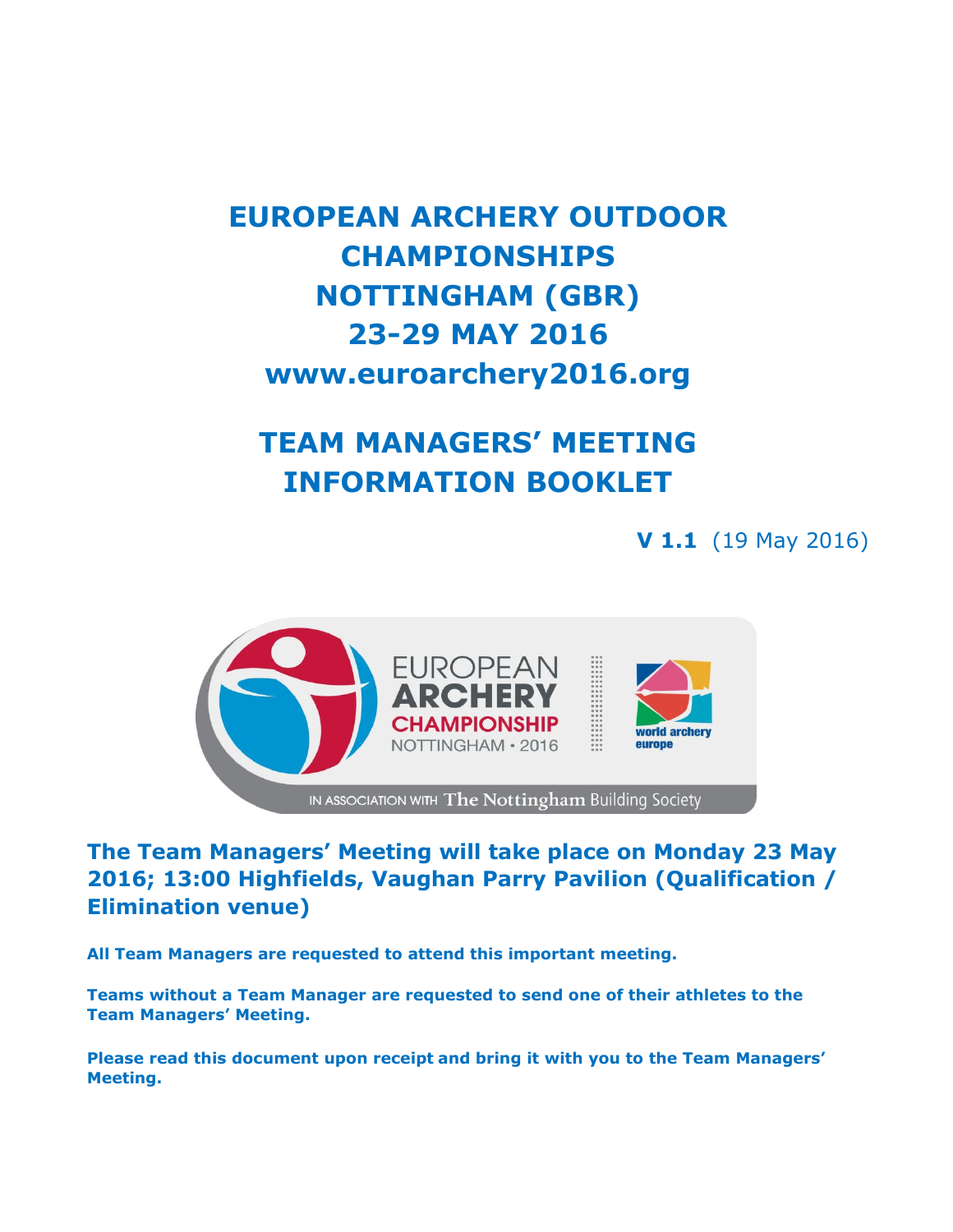



It gives me great pleasure to welcome you to the European Archery Championship 2016 in Nottingham.

I would like to thank World Archery Europe for granting the hosting of this event to Archery GB and further extend my thanks to the partners involved including Nottingham City Council, UK Sport, the University of Nottingham, our title sponsor the Nottingham Building Society and our match sponsors.

The European Championship is the pinnacle of Archery Competition in Europe and the added importance of the Continent Qualifying Tournament for Rio 2016 enhances what will be an exciting and closely fought event.

Nottingham, renowned throughout the world as the home of Robin Hood, is the perfect location for this prestigious tournament. The city has a proud sporting heritage and was recently crowned as England's 'Home of Sport'. This cosmopolitan city in the heart of England will offer both an exceptional sporting experience for participants and warm hospitality for all those who visit.

I would like to wish good luck to all countries taking part. We hope you enjoy your time enjoying the sights and sounds of Nottingham and we wish you every success for the competition.

Best wishes,

Lindsay Impett Event Director European Archery Championship 2016

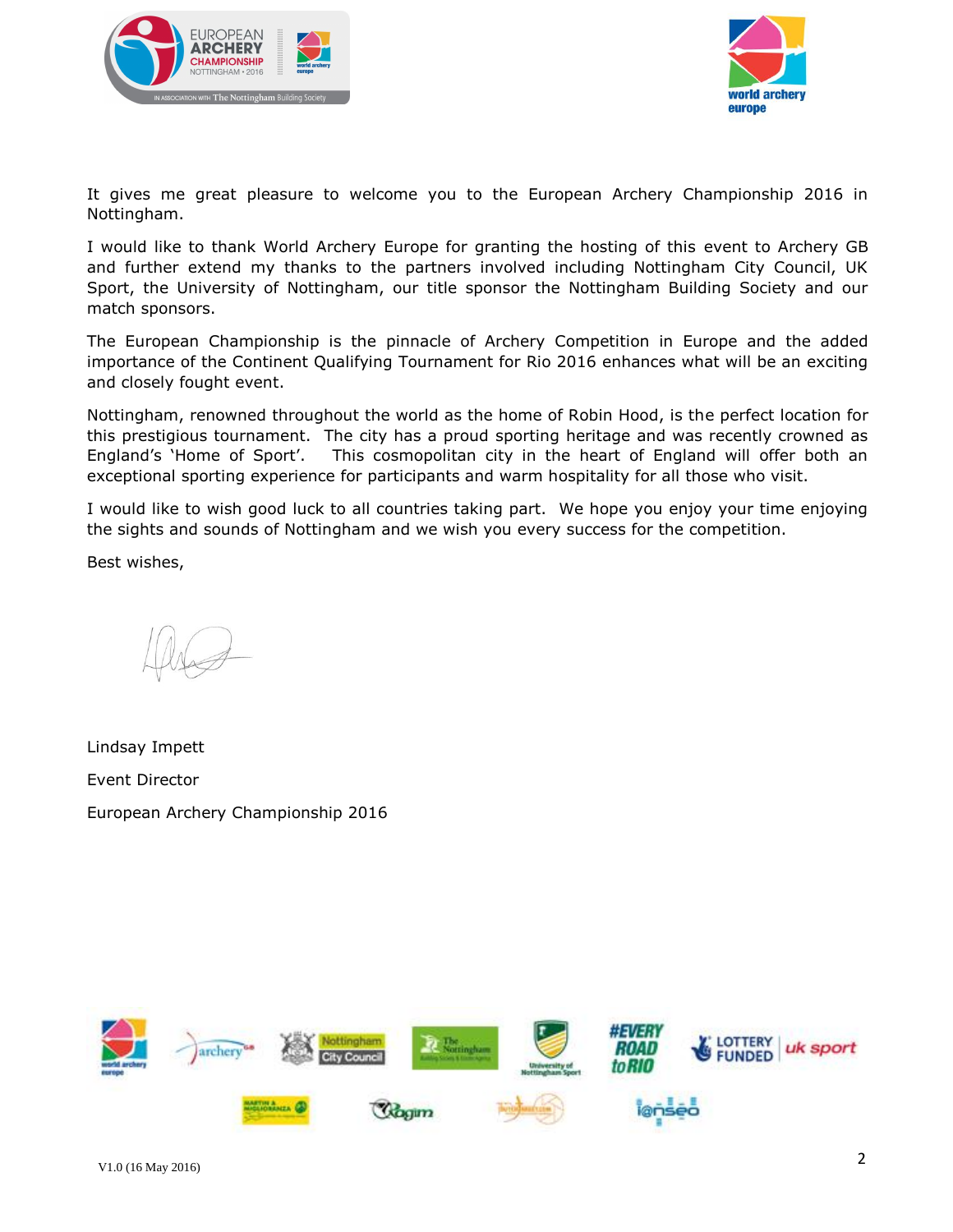



### **Agenda of the Team Managers' (TM) meeting**

#### **Opening**

• Brought to order by Technical Delegate (Mr. Hakan Cakiroglu)

#### **1) Roll call of all attending nations WAE** (Mr. Hakan Cakiroglu)

- 1.1. Introduction of the panel (Mr. Hakan Cakiroglu)
- 1.2. Welcome speech, (Miss. Lindsay Impett Event Director)

#### **2) Introduction of Officials** (Hakan Cakiroglu)

- 2.1. Organising Committee (OC) members, by the Event Director (Miss. Lindsay Impett)
- 2.2. Tournament Judges Commission, by the Chairman of Judges (Mr. Jean Martens)
- 2.3. Jury of Appeal by WAE (Mr. Hakan Cakiroglu)

#### **3) Technical Aspects of the competition** (TD + Chairman of Judges)

- 3.1. Number of participants per class
- 3.2. Competition Programme (attached)
- 3.3. Practice
- 3.4. Equipment Inspection
- 3.5. Qualification Rounds (24 May 2016). Information on scoring
- 3.6. Individual Elimination Round (25 and 26 May 2016)
- 3.7. Team Elimination Round (25 May, mixed teams 26 May 2016)
- 3.8. Olympic Continental Qualifying Tournament (26 May and 27 May 2016)
- 3.9. Individual and Team Finals (28 and 29 May 2016)
- 3.10. Appeal Procedure (Form attached)

#### **4) Technical Matters** (TD + Chairman of Judges)

- 4.1. Timing Control system
- 4.2. Results system
- 4.3. Rules that apply in this event; European Championships rules
- 4.3.1. Maximum number of officials in the Field of Play (FoP)
- 4.3.2. Teams definition (Team & Mixed Team Members Form)
- 4.3.3. World Archery rules related to the competition format
- 4.4. Ranking & Olympic Quota Tournament

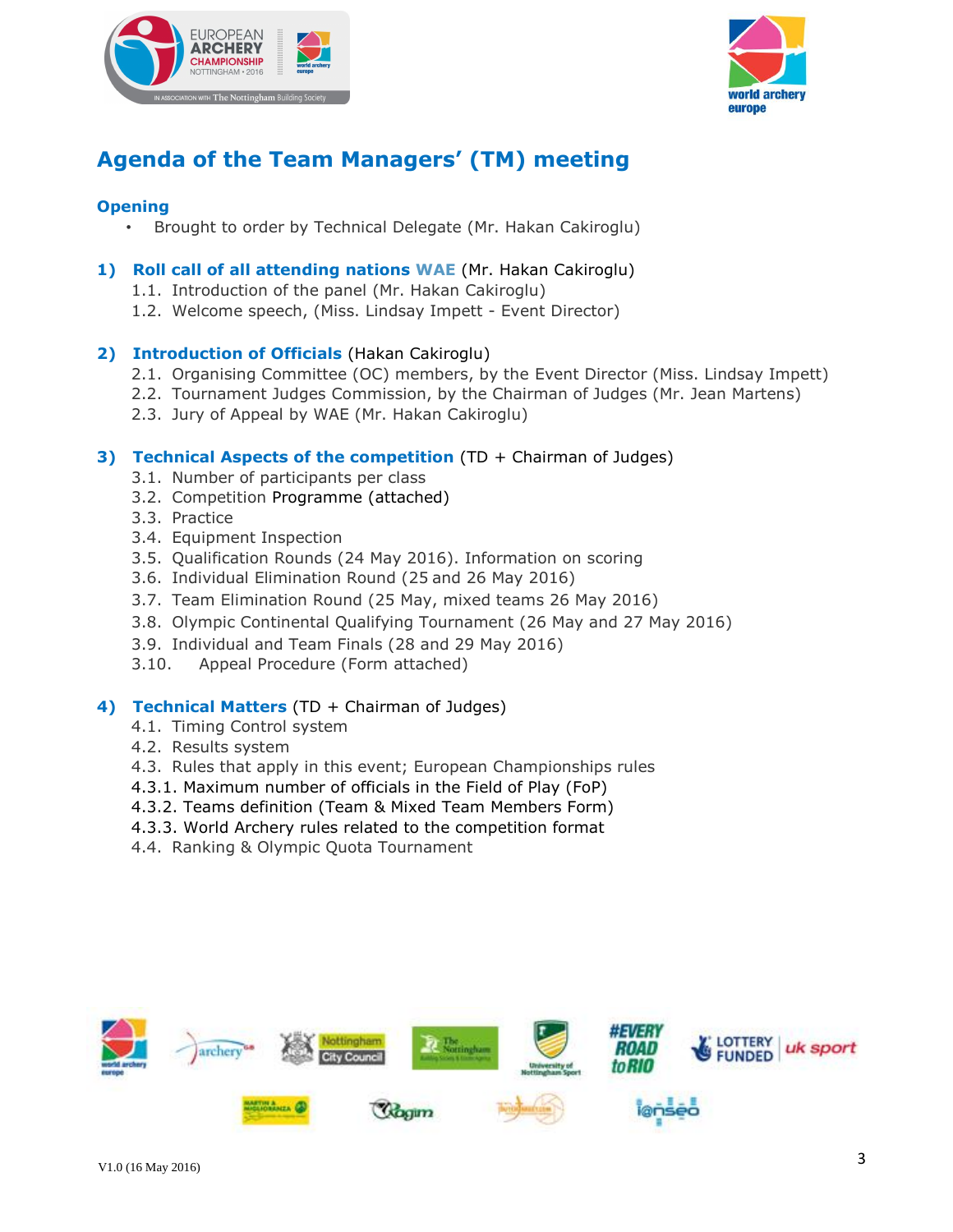



#### **5) Logistical Aspects** (OC)

- 5.1. Transportation: Venue, Airport etc.
- 5.2. Accreditation
- 5.3. Meals, during practice, Qualification rounds, finals

#### **6) Protocol and ceremonies** (OC)

- 6.1. Opening ceremony
- 6.2. Closing ceremony
- 6.3. Medal ceremony

#### **7) Medical Related issues** (OC) 7.1. Medical services & emergencies

- **8) Doping Control** (OC) 8.1. Doping testing
- **9) Other matters of Importance** (TD)

#### **10) Questions from Team Managers**

**11) Closure** (TD)

### **Digital Pigeon Hole (Form attached)**

For these European Championships we will ask team managers on arrival to supply the OC with maximum 3 email addresses per country to which we will send daily results. The reason for this is to try and reduce the environmental impact this event has by reducing the amount of paper that we produce. Wi-Fi is available in all the hotels. The form for this can be found at the end of the booklet.

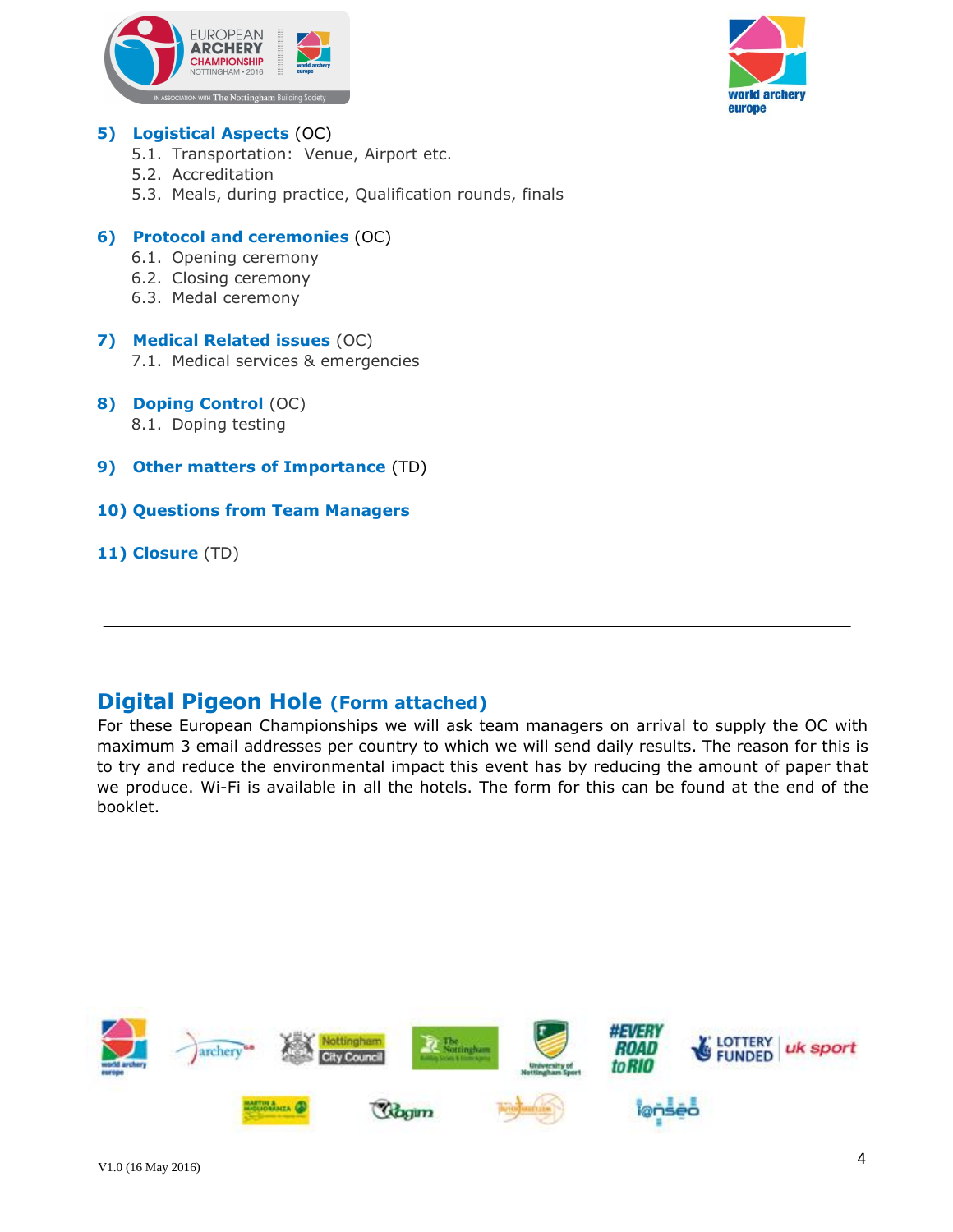



### **IMPORTANT TELEPHONE NUMBERS**

#### **Organizing Committee**

| Miss. Lindsay Impett | Event Director         | +44(0)7887 932317 |
|----------------------|------------------------|-------------------|
| Mr. Jon Nott         | <b>Competition Mgr</b> | +44(0)7771 890367 |
| Mr. Tim Jackson      | <b>Assistant Comp</b>  | +44(0)7977 260386 |
| Mr. Pete Dickson     | Technical              | +44(0)7500 554002 |
| Mr. Lee Miller       | Field of Play Lead     | +44(0)7793 743497 |
| Mr. Lee Bateman      | <b>Sport Services</b>  | +44(0)7817 682680 |
| Mr. Jonny Turner     | Transport              | +44(0)7837 776119 |
| Mr. Rich Mallon      | Transport              | +44(0)7515 634954 |
| Mrs. Sarah Booth     | Press                  | +44(0)7587 881722 |

#### **Hotel & Accommodation**

| <b>OFFICIALS</b> |                    |
|------------------|--------------------|
| Ibis             | +44(0)115 985 3600 |
| Jury's Inn       | +44(0)115 901 6700 |
| Crowne Plaza     | +44(0)115 936 9936 |

**Technical Delegate**  Mr. Hakan Cakiroglu (WAE) +90 5324 225100

#### **Chairman Tournament Judge Commission:**

Mr. Jean Martens

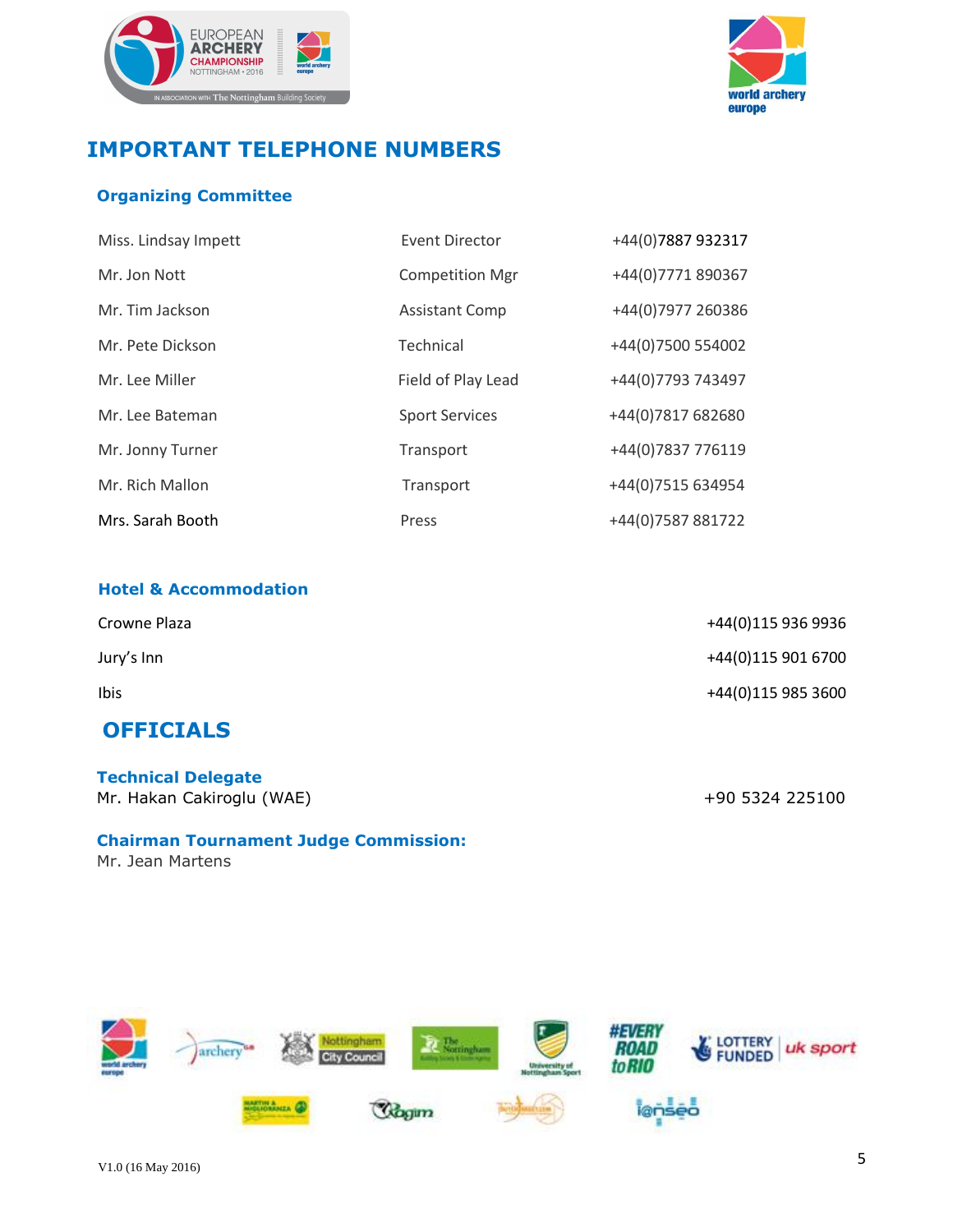



**Director of Shooting:**  Miss. Susan Richards Mr. Richard Pilkington (Assistant part time)

#### **Jury of Appeal:**

Will be communicated the day of the Team Managers' meeting

#### **WAE Results & Technology Team (IANSEO):**

 Mr. Ardingo Scarzella Mr. Marco Carpignano

**WAE Results Verifier:**  Mr. Ardingo Scarzella

**Clean Sport Supervisor**  Miss.Stephanie Kelly

**Event Medical** St Johns Ambulance

*NOTE: In case of an emergency or life threatening situation dial 999 for immediate services.* 

#### **Tournament Judge Commission**

| Jean Martens               | Chairperson |
|----------------------------|-------------|
| Andjelko Praskalo          | Member      |
| Kristina Reitmeier         | Member      |
| Klaus Lykkebæk             | Member      |
| David Catalan              | Member      |
| Niko Ylipelkonen           | Member      |
| Mrs Katy Lipscomb          | Member      |
| Carsten Ku <sup>"</sup> hn | Member      |
| Nataliya Rodionova         | Member      |
| Miss Susan Richards        | DOS         |
|                            |             |

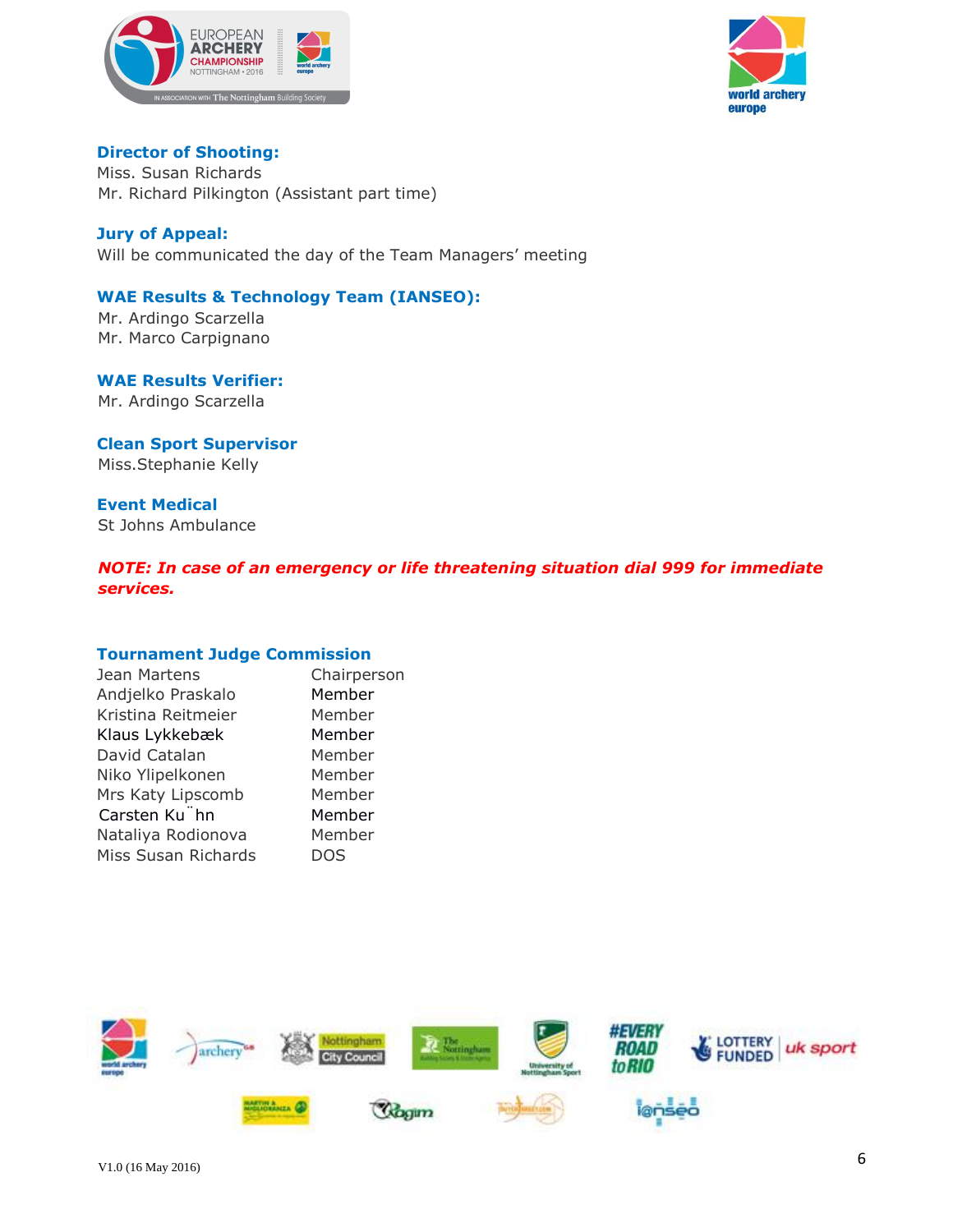



### **Points to clarify**

#### **3) Technical Aspects of the competition**

(WAE TD + Competition Manager + Chairman of Judges)

#### **3.1. Number of Participants per class** (to be finalised after accreditation).

Number of Nations: 44, total of 295 competitors (Updated 16 May 2016)

| Recurve Men    | Individual: 110 | Teams: 30 |  |
|----------------|-----------------|-----------|--|
| Recurve Women  | Individual: 69  | Teams: 18 |  |
| Mixed Recurve  |                 | Teams: 30 |  |
| Compound Men   | Individual: 69  | Teams: 19 |  |
| Compound Women | Individual: 47  | Teams: 12 |  |
| Mixed Compound |                 | Teams: 21 |  |

#### **3.2. Competition Programme** (attached)

The most actual competition programme is shown at the end of this document. Any official competition schedule will have indicated the version number and the date+hour it was printed. Latest version of the Competition Schedule is V1.4 (printed 12 May 2016). The schedule can be subject of change.

#### **3.2.1. Qualification World Games (Compound)**

For the compound archers this European Championship is of great importance, because in addition to European medals, tickets can be obtained for participation at the World Games of 2017 in Wroclaw – Poland. The World Games is organised every 4 years for sports which are not on the Olympic programme, but do have a relation with the International Olympic Committee. The best 3 men and women at this European Championship will be entitled to take part at the World Games of 2017. For further information about the World Games, sports and organisation, see:<http://www.theworldgames.org/>

#### **3.3. Practice**

Official Practice will be on Monday May 23 at Highfields (3 hours for each division), shooting in ABC format. Shooting direction is North.

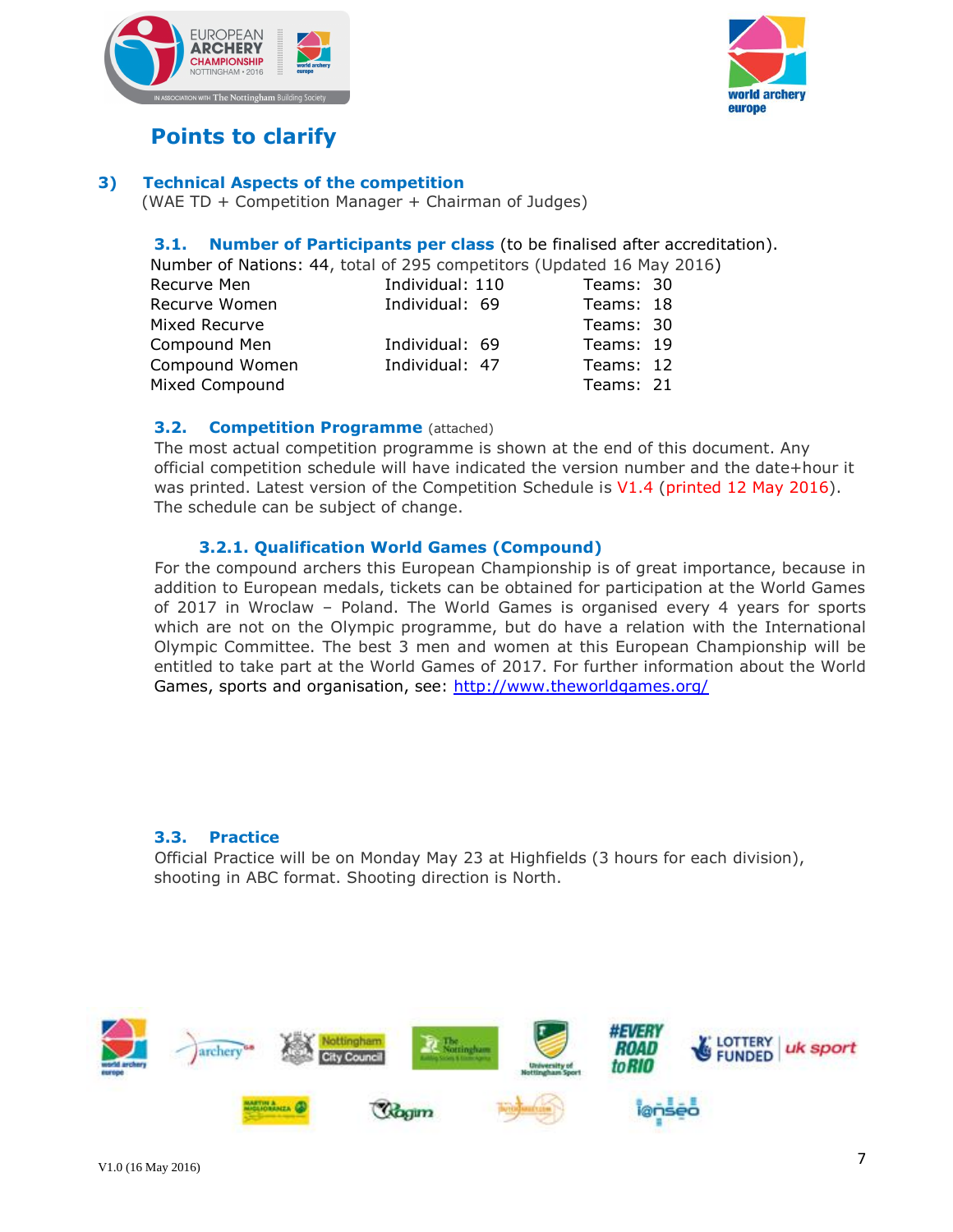



Recurve Women & Compound Men, 10:00 to 13:00 Recurve Men & Compound Women, 14:00 to 17:00

Qualification Round will have 3 ends of practice.

Target assignments will be available in the digital pigeonhole on Sunday evening & the Ianseo Website May 22, if we have the team email addresses, and also at the Sport Info desks at the hotel.

Practice field located just opposite the main field, will be available from Saturday 21 May afternoon up till and including Saturday 28 May from 09.00 to 15.00.

#### **3.4. Equipment Inspection**

Equipment inspection will be run following the program of the official practice. Each team will be called (in alphabetical order) and invited by the DOS to the dedicated place for the Equipment inspection in the competition field. All team members are required to wear their team uniforms. Also all spare equipment must be brought to the equipment inspection.

During the equipment inspection, we would like each Team Manager or Coach to ensure that their athlete's names have the right spelling.

The athlete's number will be given with the scorecard before the qualification round. When receiving the registration numbers, we would like each Team Captain to double check that each athlete has the correct athlete number.

The athlete's number must be worn on the athlete's quiver or the thigh facing the waiting line. During the equipment inspection, instructions on the use of the scoring handheld terminals (Danage HHT's) will be carried out if requested. We ask all the athletes and coaches to follow the OC volunteers and Judges' instructions in order to proceed with as few delays and as organised as possible.

#### **The Environment**

We ask you to instruct your athletes to use the litterbins located in different areas of the archery venue. Please help us to keep the venue as clean as possible.

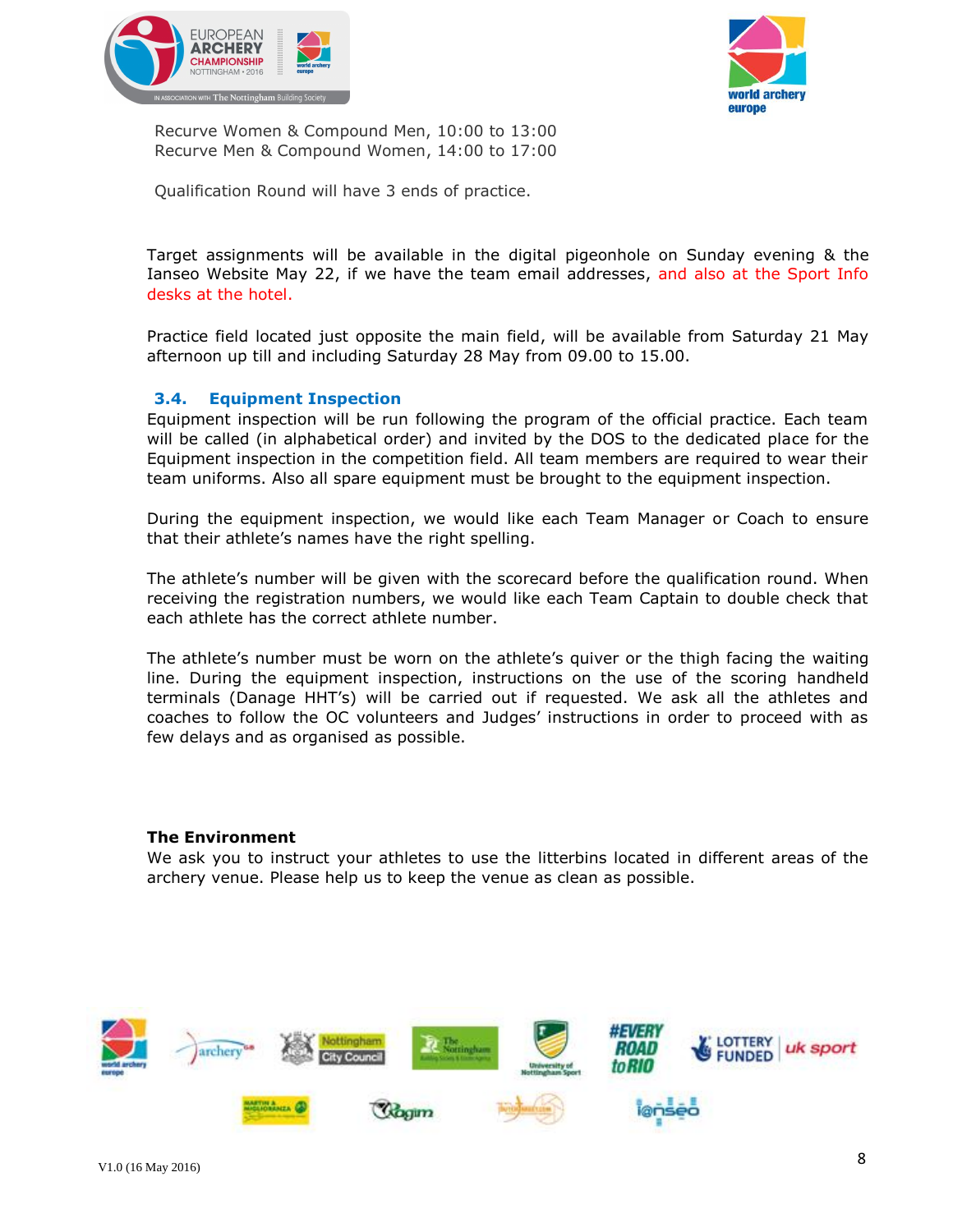



#### **Water**

To help with environmental issues we would like to enforce the water bottle deposit system. With your accreditation you receive one bottle of water at the distribution point. You will only receive a new bottle of water by returning the empty bottle. If your athletes

lose the empty bottle, please contact the O.C. Abiding by this simple rule, we actively help to run the competition smoothly and in addition help to avoid useless waste.

#### **Non-smoking**

This is a non-smoking event for the practice and official competition areas.

You can smoke at areas indicated close to the exit of the venue.

In Great Britain, smoking inside public buildings is no longer allowed; please use the designated areas outside. This also includes electric cigarettes, refer to book 3, Art.12.8.

#### **3.5. Qualification Round (24 May 2016). Information on scoring**

Qualification Rounds (recurve / compound), shooting 3 athletes per target ABC format, see schedule. Recurve 70m Round (72 arrows), Compound 50m Round (72 arrows).

The scoring system in use is Danage Hand Held Terminal in conjunction with IANSEO software.

The scoring in the Qualification Rounds will be done by the athletes. One archer will write down the score on the paper score sheet and another archer will score on the terminal. The third archer verifies that the correct scores are entered. The use of the Hand Held Terminal is mandatory. During the official practise your athletes will be asked to test the terminals and see if they understand the correct working. Terminals will be used during the Qualification and Elimination Rounds, but not in the Finals.

Please instruct your athletes to sign the score sheets before handing them back after each round, including total score, 10's and X's.

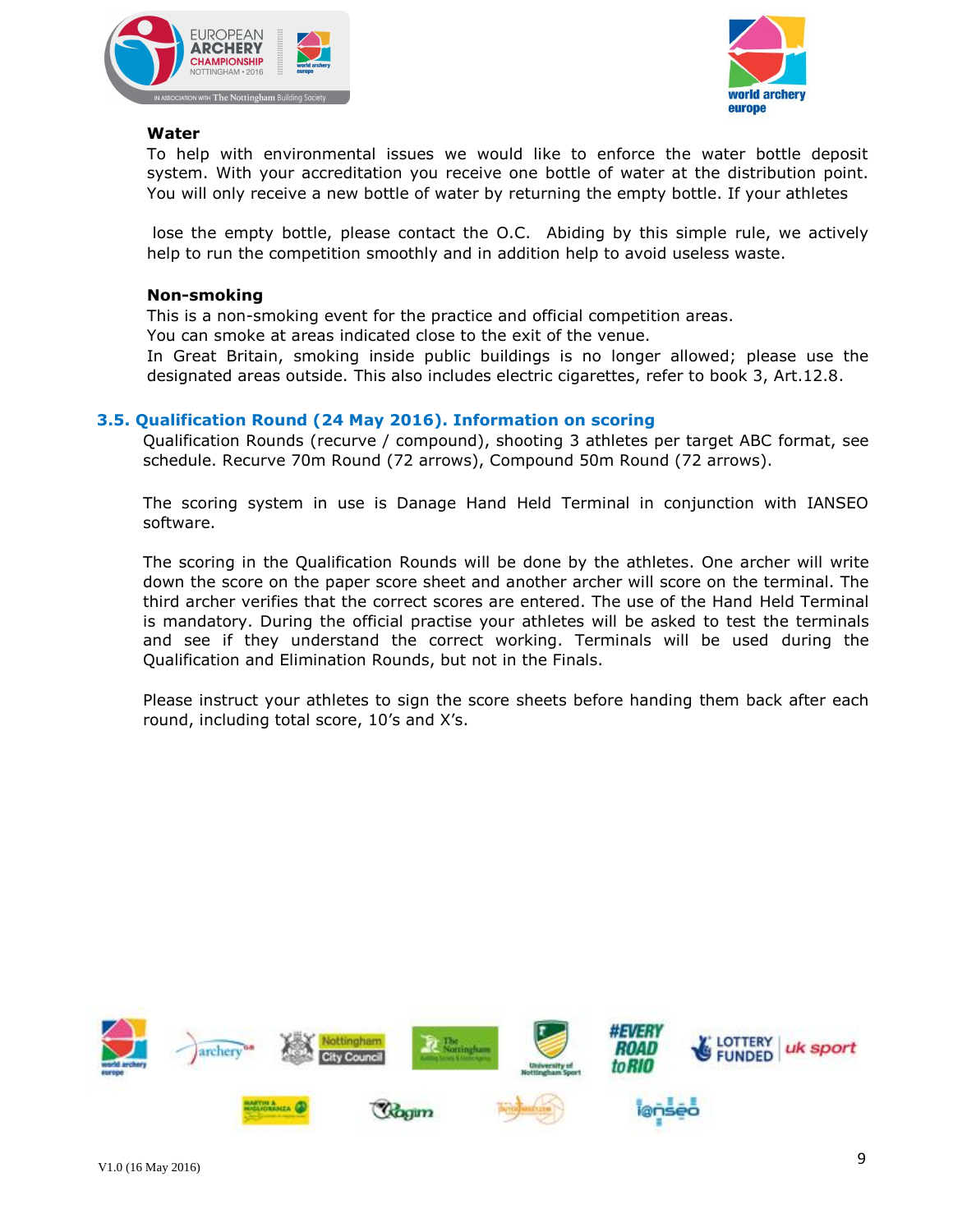



#### **3.6. Individual Elimination / Mixed Team & Team Rounds (25 / 26 May 2016)**

Each division will have three ends of practice in the competition targets when starting the first elimination of the day. If archers would like to have more arrows for warming up, the practice field will be opened from 09:00.

Matches will be run as fast as possible. Therefore the times indicated in the schedule are just a reference. Please be aware of that and follow the competition to be prepared when the match of your athlete could be scheduled. Only the start of the morning session and the

start of the afternoon session will be respected as indicated in the competition schedule V 1.4, printed 12 May 2016.

Divisions (RM, RW & CM) will start at 1/48, division CW will start at 1/24 on the 25 May and will complete  $1/16$ ,  $1/8$ ,  $\frac{1}{4}$  and  $\frac{1}{2}$  finals on the 26 May. Top 8 individual athletes will place themselves directly to the 1/16 finals. Athletes from 9th to 104th positions will shoot the 1/48 and 1/24 eliminations.

Consequently, the top 8 will join the winners of the 1/24 eliminations to complete the 1/16 elimination. There will be no alternating shooting. **No faces** will be changed as default and matches will start as soon as the field is ready. We will respect starting time at the beginning to the session and then run the competition as it goes. Therefore some matches could start sooner than the time indicated in the schedule. Please be aware and prepared for this. Byes maybe allowed (check schedule). In case of a bye, archers will be allowed to shoot in their own target, but no score will be recorded or allowed to be displayed and will be limited to three arrows per end and maximum of THREE sets for recurve and FIVE ends for compound.

Mixed Team Elimination will start at 1/8 finals, May 26, no alternate shooting and it will be run until the result of the 1/2 match. Gold and Bronze Medal matches will take place on the respective Finals day Compound Saturday 28 May and Recurve 29 May.

#### **Show Range Match Selection Procedure**

During the elimination phases of the competition, when more than one match is run at the same time on the eliminations field of play, one match will be selected for the show range.

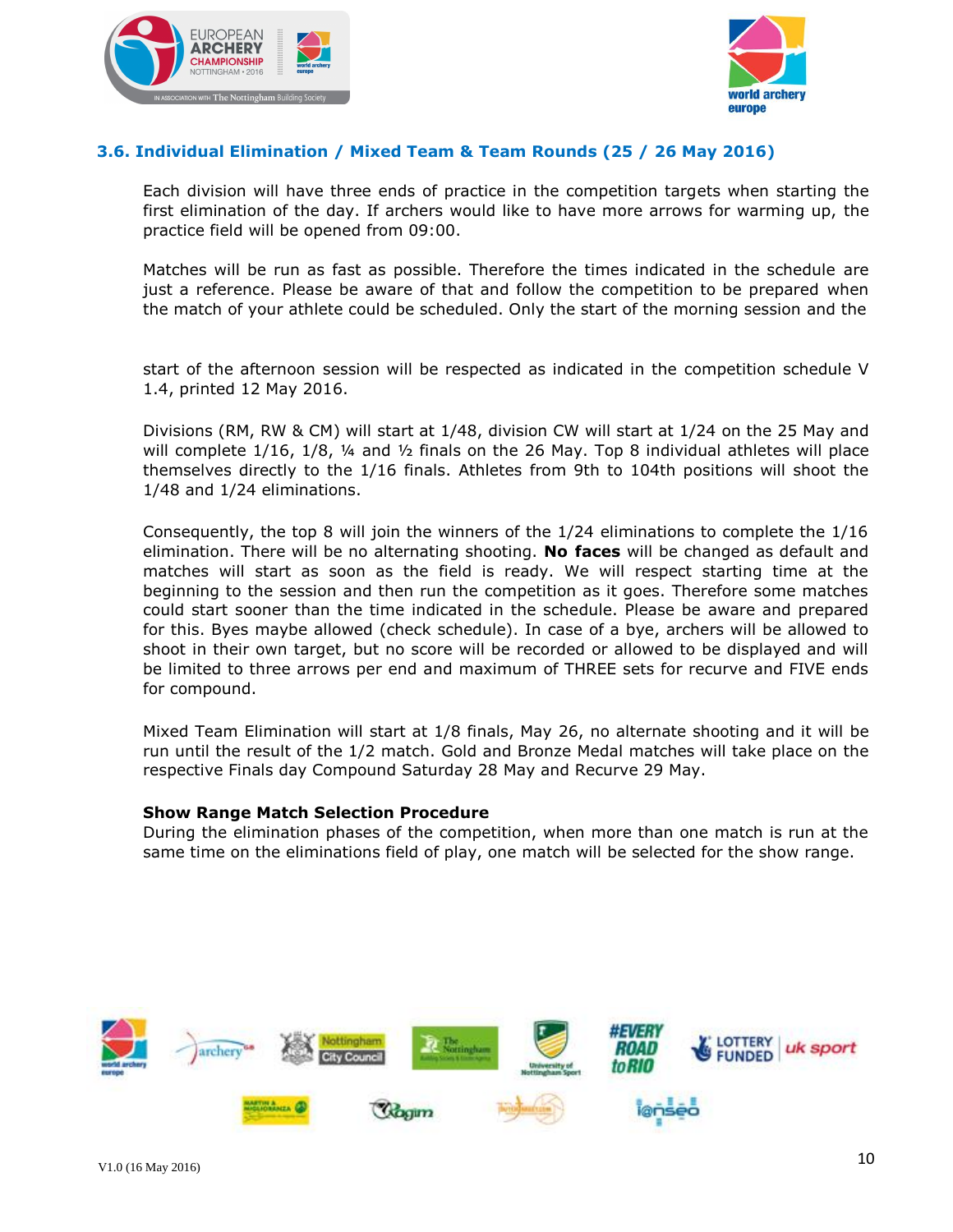



Team officials for the selected athletes will be informed, in advance, of the change of target by WAE or the organising committee representative on the field of play with enough time for the athletes to relocate for the start of the match with no delay to competition.

If no team official is available, the athletes will be informed directly. Athletes and officials must comply with match relocation for the show range.

The first match selected for the show range in each session of competition that has no breaks of more than five minutes will be decided based on one of the following procedures.

Procedure 1:

- The match featuring the highest ranked athlete competing in that phase.
- If highest ranked athletes have the same rank, choice at WAE or organising committee discretion.

Procedure 2:

- The match featuring an athlete chosen on request from internal or external media.

If possible within the competition schedule, the matches on the show range will be rotated. However, if time is restricted, the winning athlete will remain on the show range for their next match.

- 1. The winning athlete remains on the show range after the break
- 2. A new show range match is selected using applicable procedure.

The show range increases sport presentation and live camera production of the early stages of competition, offering more exposure to the sport and giving athletes a bridge to experience of competing in a finals field.

Athletes should be prepared to compete on the show range if selected during the event.

#### **3.6.1 Recurve (Book 1, 4.5.1.4).**

The set system will be used for the elimination in recurve up to and including the semifinals, per class and division.

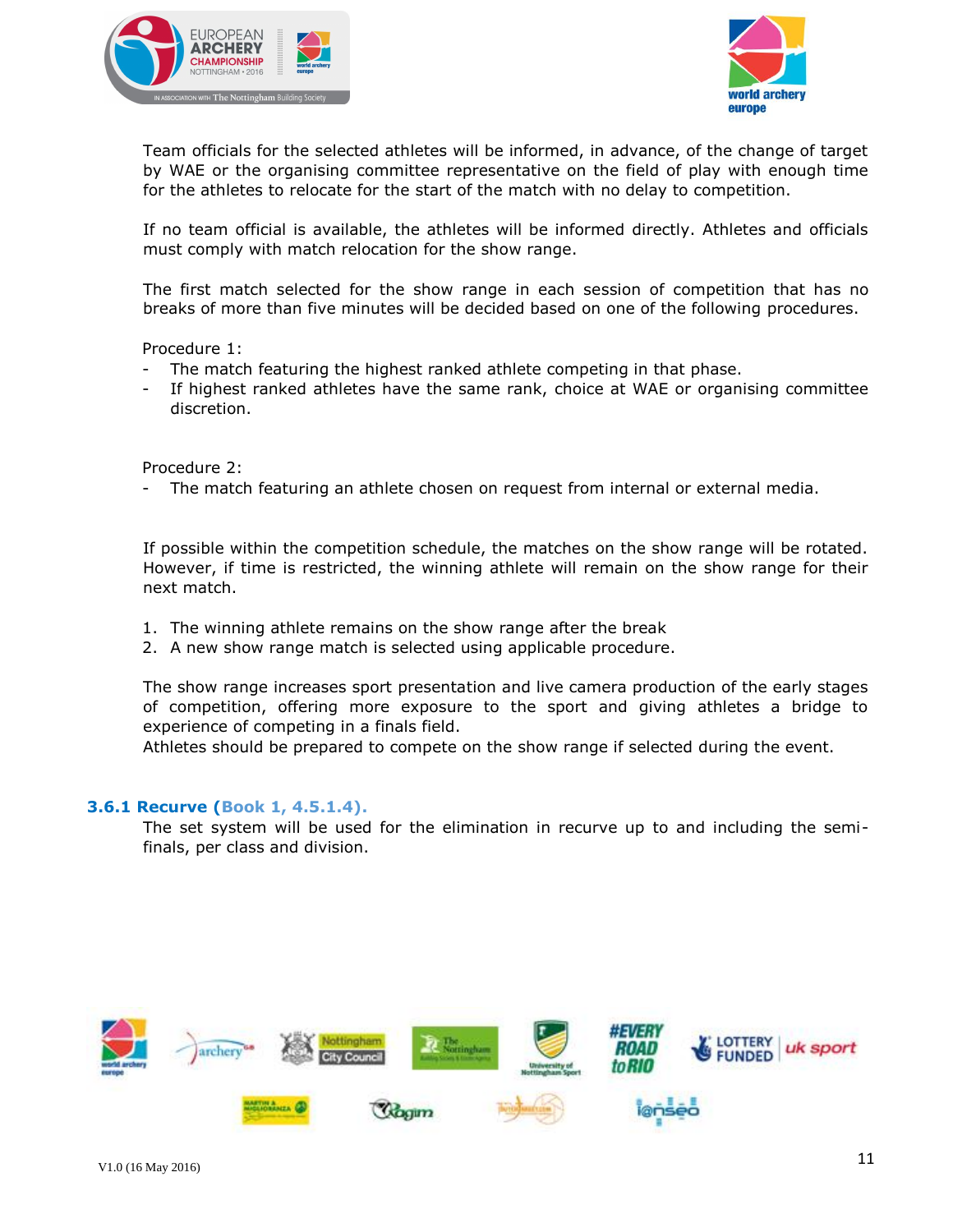



The elimination round in which the top 104 athletes are seeded according to their positions in the qualification round (Book 2, Appendix 1). They shoot a series of matches in groups, each match consisting of the best of 5 sets of 3 arrows.

#### **3.6.2. Compound (Book 1, 4.5.1.5).**

The compound match round will be used for the elimination in compound up to and including the semi-finals, per class and division.

The elimination round in which the top 104 athletes are seeded according their positions in the 50m qualification round (see Book 2, Appendix1). They shoot a series of matches in groups, all matches consisting of 5 ends of 3 arrows.

Shoot off in individual elimination (Recurve & Compound) is just one arrow closest to the centre (40 seconds of time).

#### **3.7. Team Eliminations (25 May 2016)**

For the team matches, there will be again three ends of practice in competition targets. For more practice please use the practice field.

Team elimination round on 25 May start at 14:30; will start with the 1/8 final up to 1/2 matches per class and division. There will be no alternate shooting.

Byes are allowed. In case of a bye, teams will be allowed to shoot on their own target, but no score will be recorded or allowed to be displayed. The teams will be limited to shoot 2 arrows per archer, as with the individual byes.

#### **3.7.1 Recurve Team**

Up to 4 ends of 6 arrows, 2 arrows per archer (70m, set system)

#### **3.7.2 Compound Team**

4 ends of 6 arrows, 2 arrows per archer (50m, cumulative scoring)

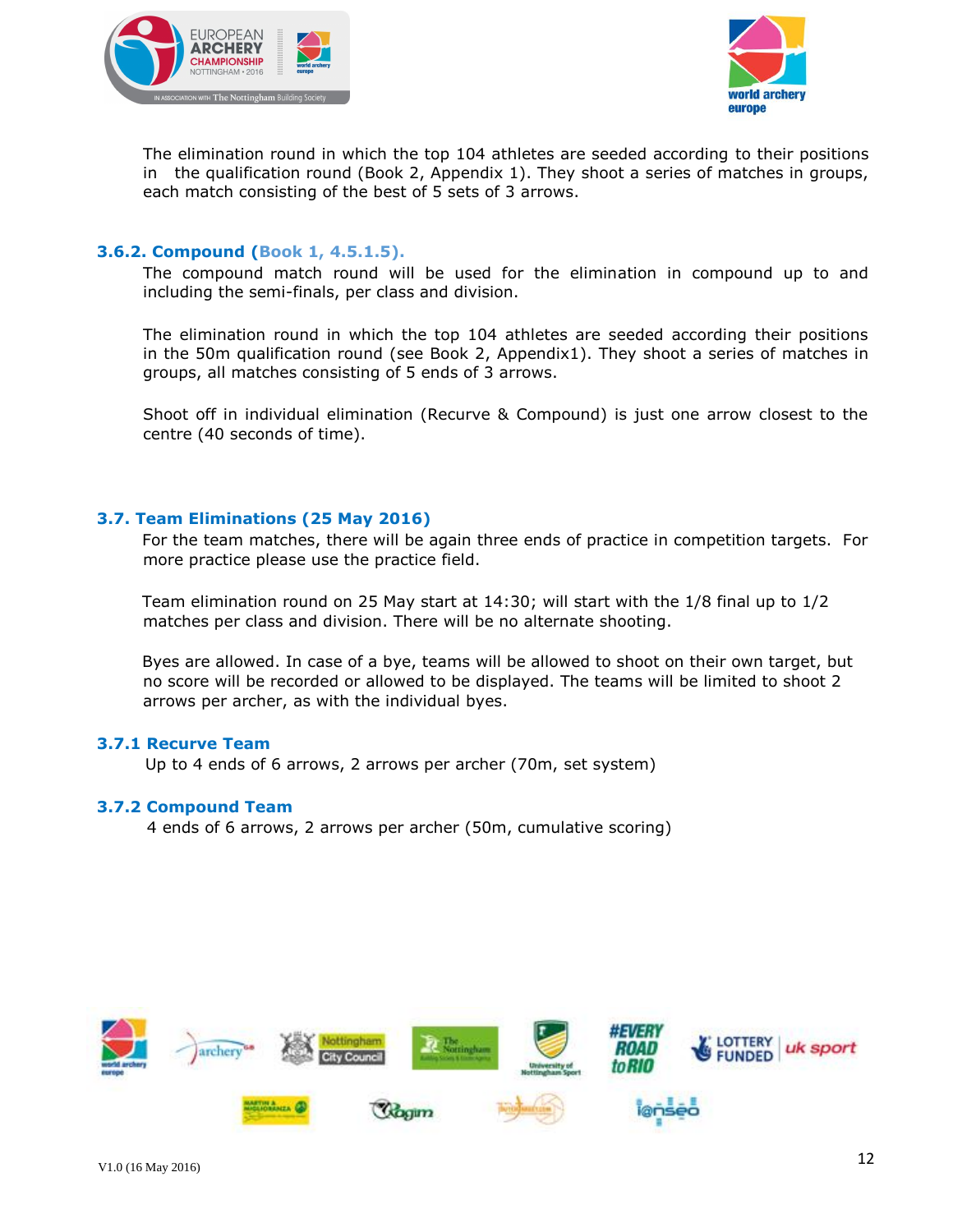



### **3.8. Olympic Continental Qualifying Tournament (26 May / 27 May).**

#### **Where and when?**

Europe: European Championships Nottingham, 23-29 May 2016

#### **How many places can be obtained in the continental qualifiers?**

For Europe, 3 NOCs can obtain qualifications for the continent. The maximum number of places per NOC and gender is one. Thus, a country can obtain one quotum for men and one quotum for women, but not 2 men's or 2 women's places.

#### **Which NOCs/Member Associations are eligible to compete in the Continental Qualifying Tournament?**

All member associations of World Archery in good standing that have not yet obtained a place in that gender, can compete in the qualifying event for that region. Only NOCs that are member of that region (in this case Europe) can compete for the places. If the qualifying event is part of another event, such as a continental championship, then a separate elimination and finals round is required for the Olympic qualification tournament. In practice this means that the following countries are ELIGIBLE to compete in the European Qualifier:

#### **Europe (European Championships 23-29 May 2016 Nottingham, Great Britain).**

| Event      |                 | <b>EC</b> | <b>EC</b> | <b>CQT</b>    | <b>CQT</b>     |
|------------|-----------------|-----------|-----------|---------------|----------------|
| Code       | Country         | <b>RM</b> | <b>RW</b> | <b>RM</b>     | <b>RW</b>      |
| <b>AUT</b> | Austria         | 3         |           | 3             | $\overline{0}$ |
| <b>AZE</b> | Azerbaijan      | 2         | 2         | 2             | $\mathcal{P}$  |
| <b>BEL</b> | Belgium         | 3         | $\Omega$  | 3             |                |
| <b>BLR</b> | <b>Belarus</b>  | 3         | 3         | 3             | 3              |
| <b>BUL</b> | <b>Bulgaria</b> | 2         | $\Omega$  | 2             | O              |
| <b>CRO</b> | Croatia         | 2         | 0         | $\mathcal{P}$ |                |
| <b>CYP</b> | Cyprus          |           | 1         |               |                |
| <b>CZE</b> | Czech Republic  | 3         | 0         | 3             |                |

Yellow marked: **NOT** eligible to compete.

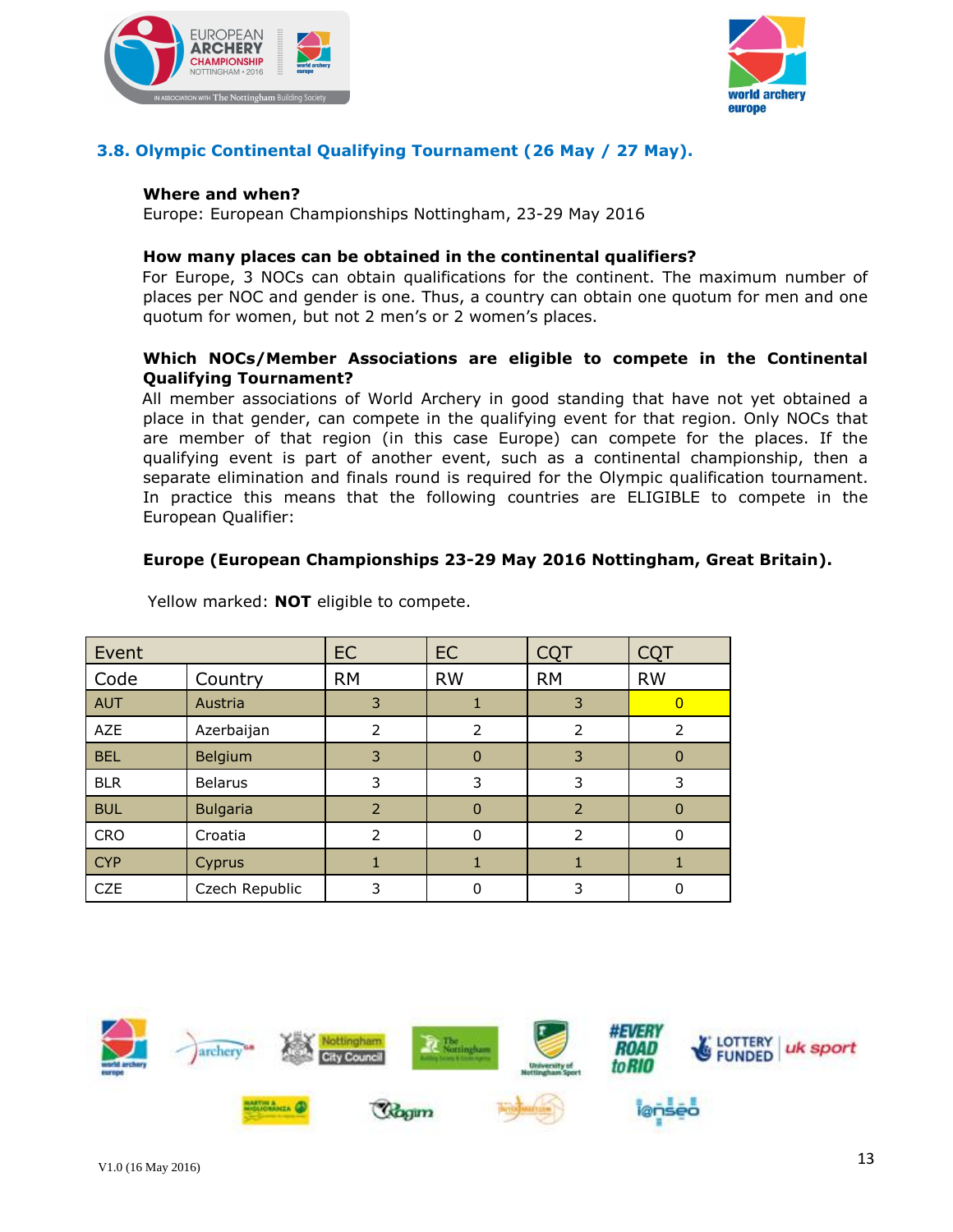



| <b>DEN</b> | <b>Denmark</b>         | 3              | 3              | 3              | 3              |
|------------|------------------------|----------------|----------------|----------------|----------------|
| <b>ESP</b> | Spain                  | $\overline{3}$ | 3              | $\overline{0}$ | 3              |
| <b>EST</b> | Estonia                | 3              | 3              | 3              | 3              |
| <b>FIN</b> | Finland                | $\overline{3}$ | 3              | $\overline{3}$ | 3              |
| <b>FRA</b> | France                 | $\overline{3}$ | 3              | 3              | 3              |
| <b>FRO</b> | Faroe Islands          | $\pmb{0}$      | 0              | $\pmb{0}$      | $\pmb{0}$      |
| <b>GBR</b> | <b>Great Britain</b>   | $\overline{3}$ | 3              | 3              | 3              |
| GEO        | Georgia                | 3              | 3              | 3              | $\overline{0}$ |
| <b>GER</b> | Germany                | 3              | 3              | $\overline{0}$ | $\overline{0}$ |
| <b>GRE</b> | Greece                 | $\overline{2}$ | 3              | $\overline{2}$ | 3              |
| <b>HUN</b> | Hungary                | $\overline{2}$ | $\mathbf 0$    | $\overline{2}$ | $\pmb{0}$      |
| <b>IRL</b> | Ireland                | $\overline{3}$ | $\mathbf{1}$   | 3              | $\mathbf{1}$   |
| <b>ISL</b> | Iceland                | 3              | $\mathbf{1}$   | 3              | $\mathbf{1}$   |
| <b>ISR</b> | Israel                 | $\mathbf{1}$   | 0              | $\mathbf{1}$   | $\pmb{0}$      |
| <b>ITA</b> | Italy                  | $\overline{3}$ | 3              | $\overline{0}$ | $\overline{0}$ |
| <b>KOS</b> | Kosovo                 | $\overline{3}$ | $\mathbf{1}$   | 3              | $\mathbf{1}$   |
| LAT        | Latvia                 | $\overline{2}$ | $\overline{2}$ | $\overline{2}$ | $\overline{2}$ |
| <b>LIE</b> | Liechtenstein          | $\mathbf{1}$   | 0              | $\mathbf 1$    | $\pmb{0}$      |
| LTU        | Lithuania              | $\overline{3}$ | 3              | 3              | 3              |
| LUX        | Luxembourg             | 3              | 0              | $\overline{3}$ | $\mathbf 0$    |
| <b>MDA</b> | Republic of<br>Moldova | 3              | $\mathbf{1}$   | 3              | $\mathbf{1}$   |
| <b>MNE</b> | Montenegro             | $\mathbf{1}$   | 0              | $\mathbf{1}$   | $\mathbf 0$    |
| <b>NED</b> | Netherlands            | $\overline{3}$ | 3              | $\overline{0}$ | 3              |
| <b>NOR</b> | Norway                 | 3              | 0              | 3              | $\pmb{0}$      |
| <b>POL</b> | Poland                 | $\overline{3}$ | 3              | $\overline{3}$ | $\overline{0}$ |
| <b>POR</b> | Portugal               | $\mathbf{1}$   | 0              | $\mathbf{1}$   | $\pmb{0}$      |
| <b>ROU</b> | Romania                | 3              | $\mathbf{1}$   | 3              | $\mathbf{1}$   |
| <b>RUS</b> | Russian<br>Federation  | $\overline{3}$ | 3              | 3              | $\overline{0}$ |

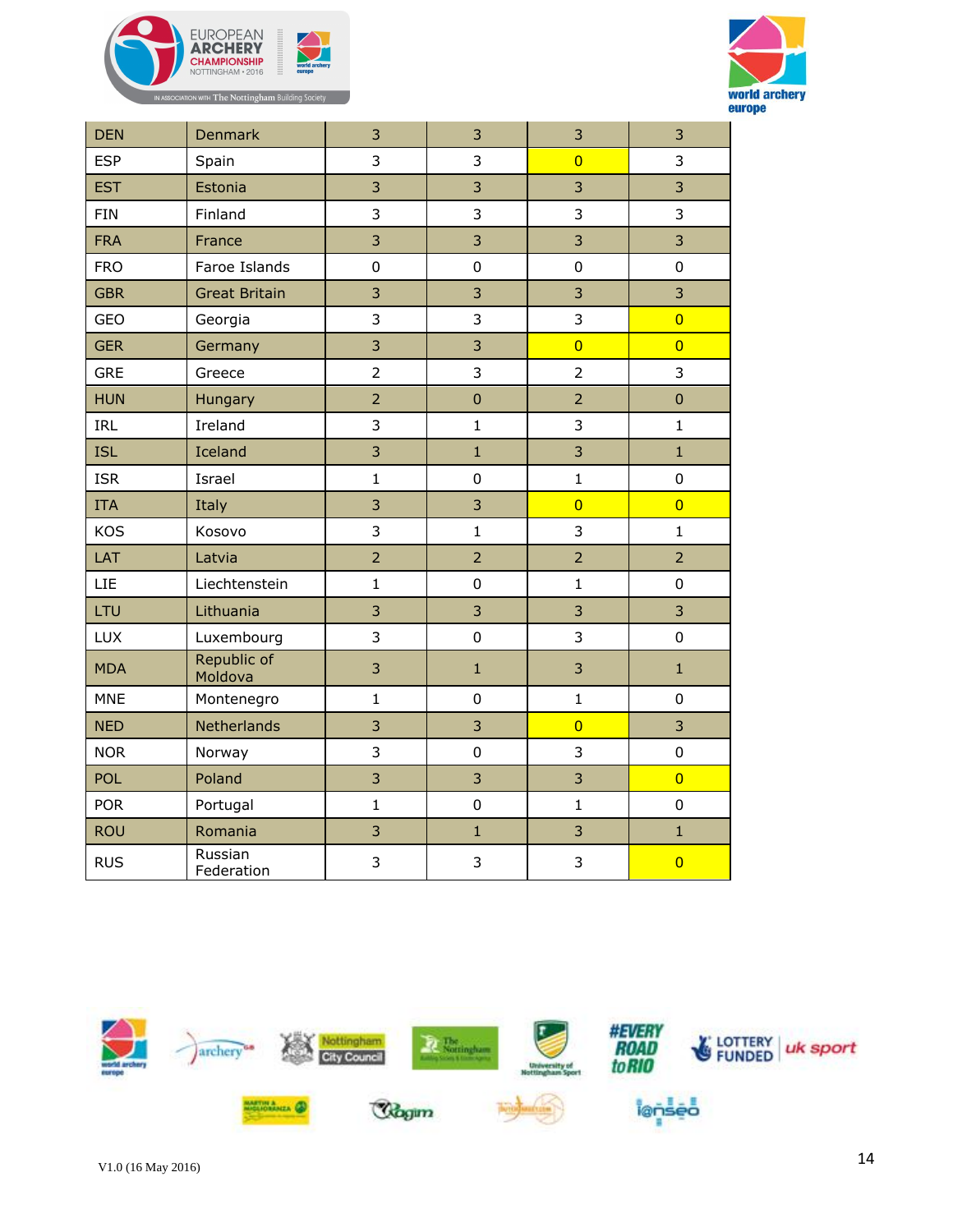



| <b>SLO</b>               | Slovenia      | 3    | 1              | 3              |                |
|--------------------------|---------------|------|----------------|----------------|----------------|
| <b>SMR</b>               | San Marino    | 2    | 0              | 2              | 0              |
| <b>SRB</b>               | <b>Serbia</b> | 1    | 0              | 1              | $\overline{0}$ |
| SUI                      | Switzerland   | 3    | 3              | 3              | 3              |
| <b>SVK</b>               | Slovakia      | 3    | $\overline{2}$ | 3              | $\overline{2}$ |
| <b>SWE</b>               | Sweden        | 3    |                | 3              | 1              |
| <b>TUR</b>               | <b>Turkey</b> | 3    | 3              | 3              | 3              |
| <b>UKR</b>               | Ukraine       | 3    | 3              | $\overline{0}$ | $\overline{0}$ |
| Total                    |               | 110  | 68             | 95             | 50             |
| <b>Starting</b><br>Round |               | 1/48 | 1/24           |                |                |
| Countries                |               |      | 38             | 23             |                |

For Men we have a 1/48th with 15 byes and the top 8 exempt till the 1/16th and we have 38 countries competing.

For Women we have a 1/24th with a bye for places 9-16 and the top 8 being exempt till the 1/16 and we have 23 countries competing.

#### **How many places can be obtained?**

In the Continental Qualification tournaments only **one place** per gender per country can be obtained. The goal of World Archery is to have a large representation of countries competing at the Olympic Games.

#### **What is the format of the qualification round?**

After the qualification round of the EC, a separate ranking will be composed in order to have the match play chart for the CQT.

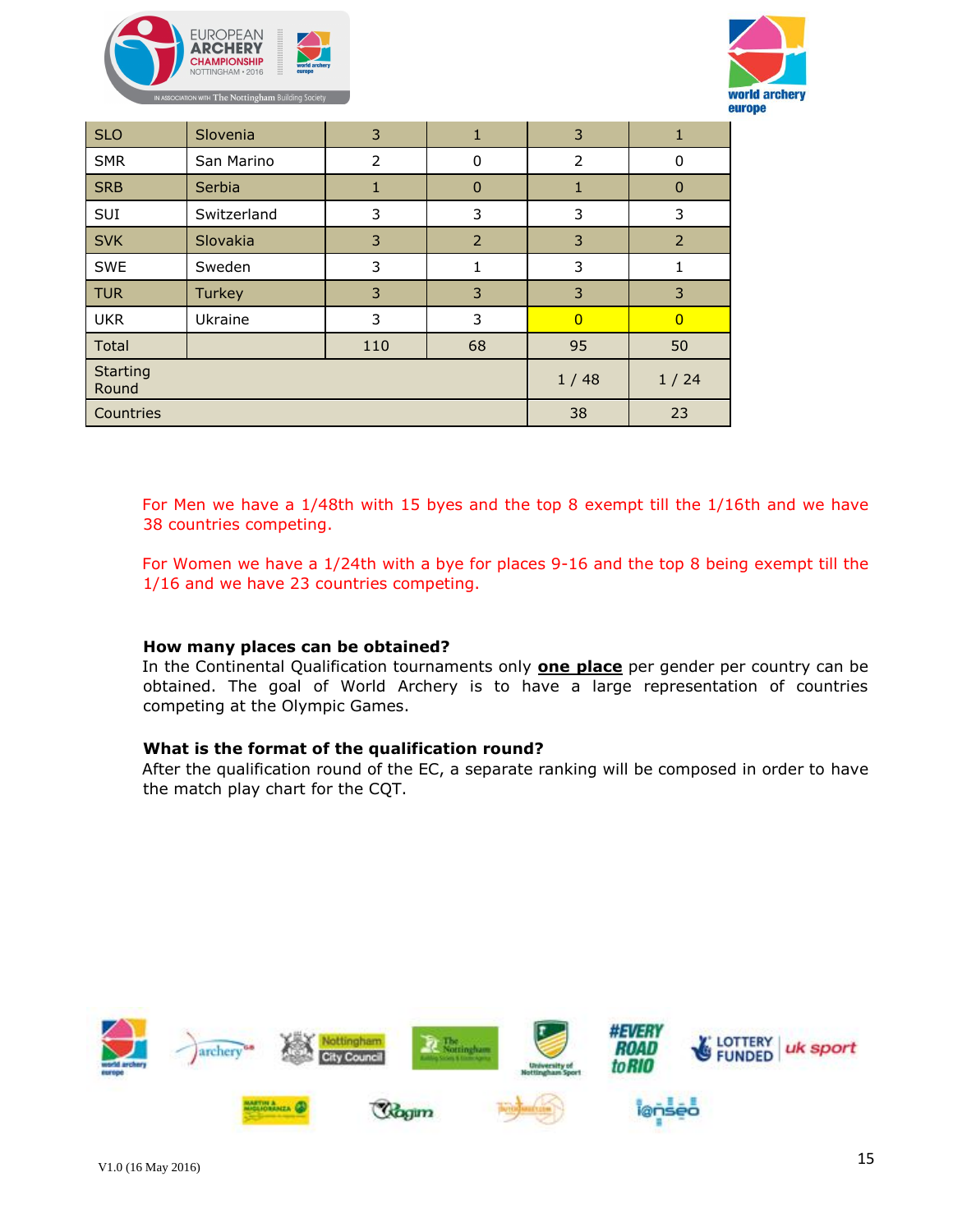



#### **3.9. Individual and Team Finals (28 / 29 May 2016)**

The finals will be organised in the Old Market Square, Nottingham in front of the Council House. A video screen and commentator will provide the opportunity to follow and enjoy each match.

Practice venue for Finals will be at the Grand Ball Room, Crowne Plaza Hotel (5 meter blank boss only). Starting at 08:00 and a familiarisation session will be held in Old Market Square before each session of competition. The format will be two x 4 minute ends; unlimited number of arrows, all athletes will require agents. The familiarisation schedule will be published in all team hotels and published on the digital pigeonhole from Thursday  $26<sup>th</sup>$  May evening.

Official results are available on: OC websit[e](http://www.ecarchery2012.nl/) [European Archery 2016](http://www.ecarchery2012.nl/) [World Archery Europe](http://www.emau.org/) website World Archery Europe IANSEO website [www.ianseo.net](http://www.ianseo.net/) Check the document time stamp (bottom of each page) to see the latest update.

#### **3.10 Appeal Procedure (Form attached)**

An Appeal form is attached to this document.

In case of Intent to Appeal or an actual Appeal, the times indicated on the Appeal form must be considered.

The Appeal form should be handed over to the Chairman of the Tournament Judge Commission or to his deputy. A fee of EUR 50 - must be paid to the Chairman of the Tournament Judge Commission, for the Appeal to be valid.

If the Jury of Appeal upholds the Appeal, the fee will be returned. In the case of the Appeal being rejected, the fee will not be returned.

**4) Technical Matters** (TD + chairman of Judges)

#### **4.1. Timing Control system**

The DANAGE Timing equipment will be used for Timing and scoreboards.

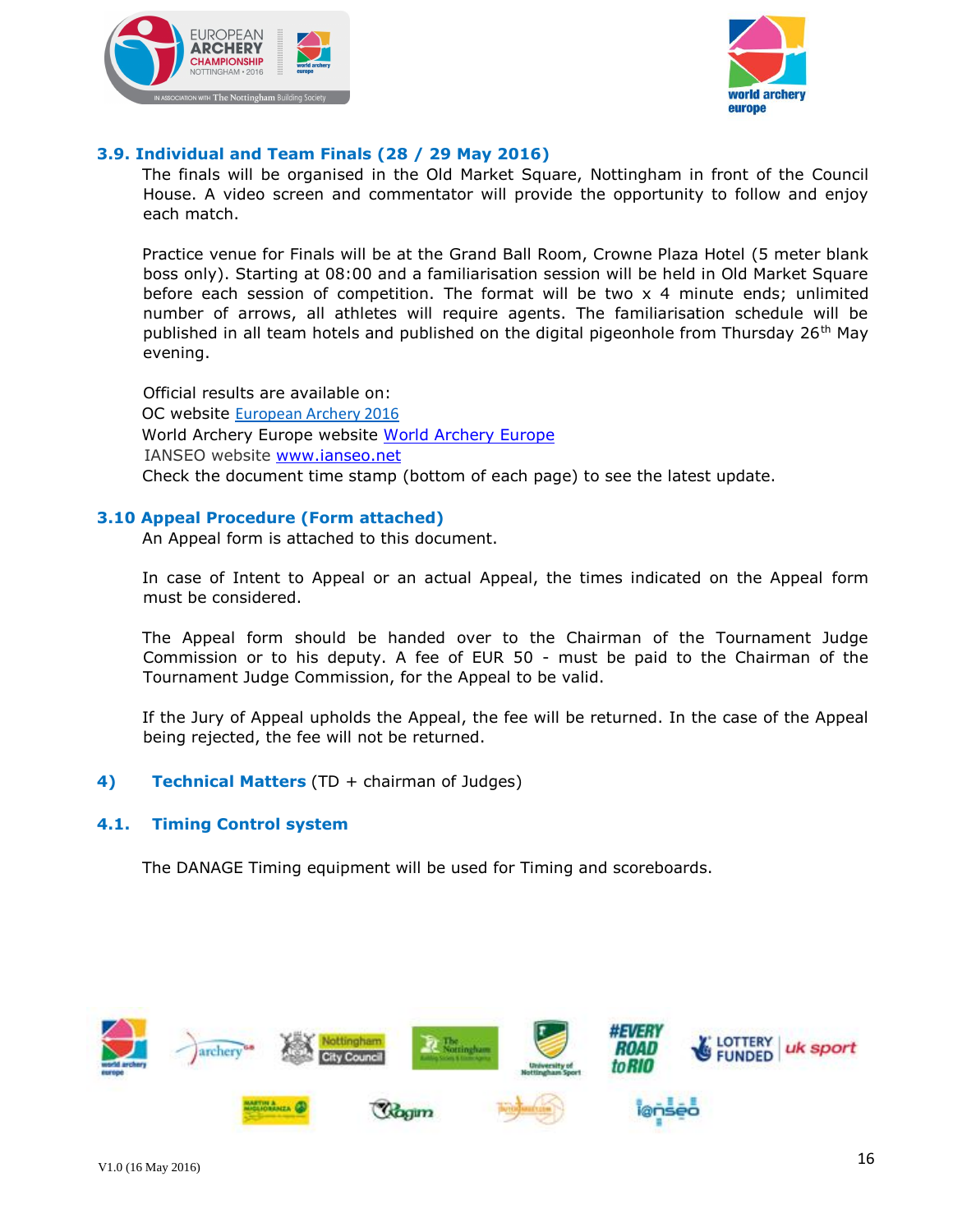



#### **4.2. Results system**

IANSEO is the provider of the Results. The athletes will do the scoring in the Qualification Round. One athlete will write down the score on the paper score sheet and another athlete will score on a terminal. The third athlete will verify that the correct scores are entered. HHT (Hand Held Terminals) terminals are used during the Qualification and Elimination Rounds, but not in the Finals. The person responsible for the results is Mr Ardingo Scarzella (IANSEO Results & Technology Team).

Please note that as of April 1st 2016 the new article 14.4.1 of World Archery Rulebook 3 is in force:

Article 14.4.1: […] Should a discrepancy be found in the sum total where:

[...] one paper scorecard and one electronic scorecard are used; the total of the electronic scorecard will be used for total score, 10s and Xs on the following conditions:

- a total score has been entered on the manual scorecard so verification is possible;

- in case no 10s and Xs (9s for indoor) are entered on the manual scorecard, no 10s and Xs (9s for indoor) are registered;

- in case no total score is entered on the manual scorecard when it is submitted to the results team, then the athlete shall be disqualified (individual/team and mixed team where applicable).

It is important to notice that if an athlete is not entering the total score of the distance he will be disqualified, which affects also the team events, so please ensure your athletes fully

understand that the scorecards **MUST** have all the totals fully completed, with the 10's+X's and X count.

#### **4.3. Rules that apply in this event**

#### **4.3.1 Phase to start the elimination.**

The cut will be at 104 archers / 16 teams.

#### **4.3.2 The Rankings.**

After the end of this event, the World Archery Ranking [\(www.worldarchery.org\)](http://www.worldarchery.org/) will be updated.

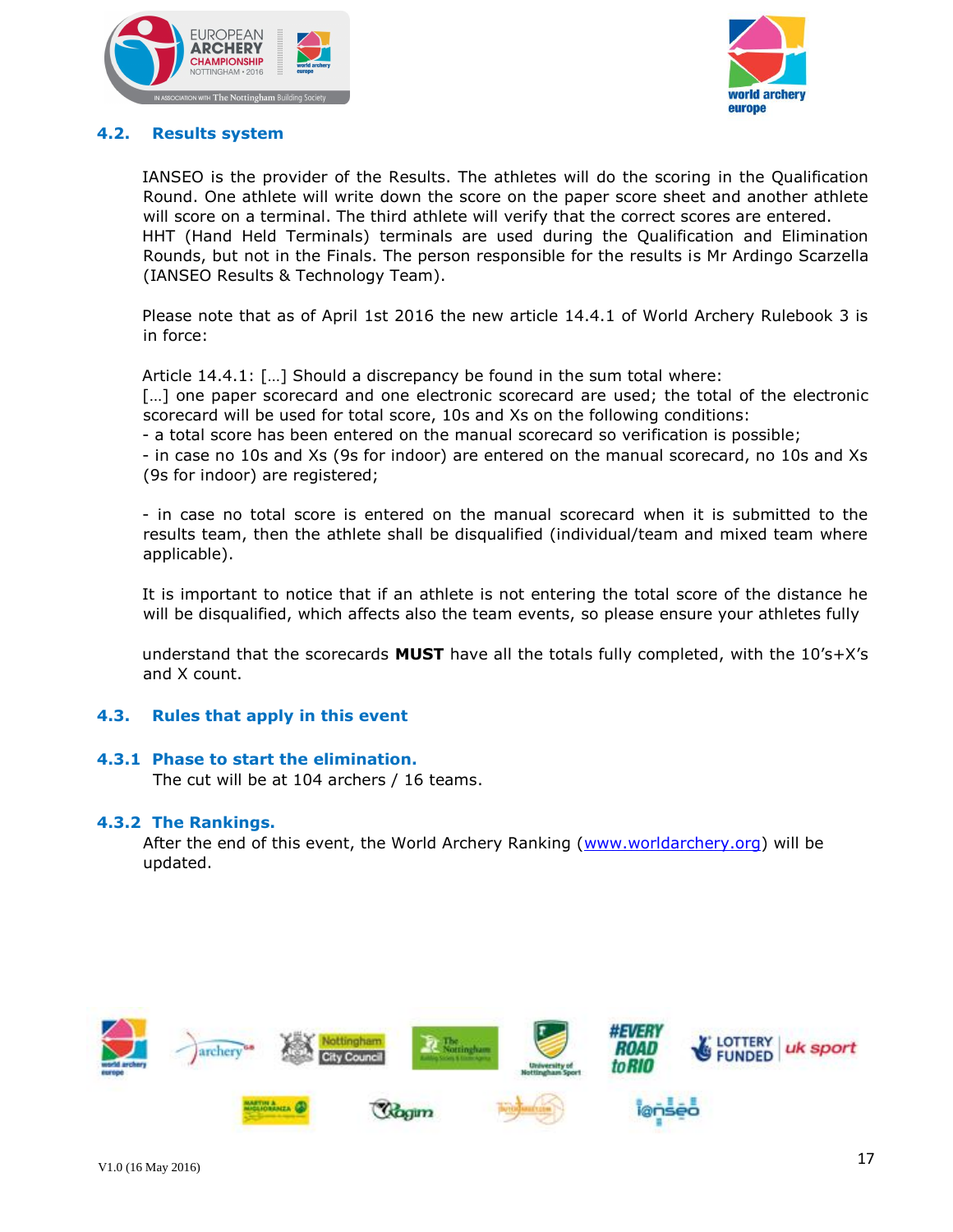



#### **4.3.3 World Archery Rules related to the competition format.**

A mixed team shall consist of the highest ranked 2 athletes from the qualification round unless the Team Manager notifies the Director of Shooting or the Chairman of Judges in writing at least 1 hour before the start of that round of competition of a substitution of another athlete which competed in the qualification round. In case of substitution, medals will be only awarded to the archers that shot the team round, not the qualification round.

#### **5) Logistical Aspects** (OC)

#### **5.1. Transportation:**

The OC will provide transportation between the hotels (Ibis, Jury's Inn & Crowne Plaza) and the qualification / elimination venue. From Saturday May 21 until Saturday May 28.

Transport during the EC connects with the timetable of the tournament (incl. team managers meeting). Details of the travel schedule will be published in the hotels, and at the competition venue, and if necessary by other means of communication.

The OC will provide transport between Birmingham Airport / East Midlands Airport and the hotels. The schedule for airport pick-ups will be communicated to each member association by email. Guides will be available at the airport to guide you from the gate to the transportation.

#### **5.2. Accreditation.**

Accreditation for all participants will take place in the lobby of the Jurys Inn hotel from Friday 20 until Sunday May 21. On arrival at the other event hotels, only the Team Manager has to go to the accreditation office at Jurys Inn. All other team members will be transported to the right hotel and have to wait for their Team Manager to check in. Athletes officials without accreditation pictures on file, can get their photos at either the Crowne Plaza or Jury's Inn

From Monday 23, accreditation will take place at Highfields (qualification / elimination venue).

The accreditation card must be worn at all times in the practice and competition areas.

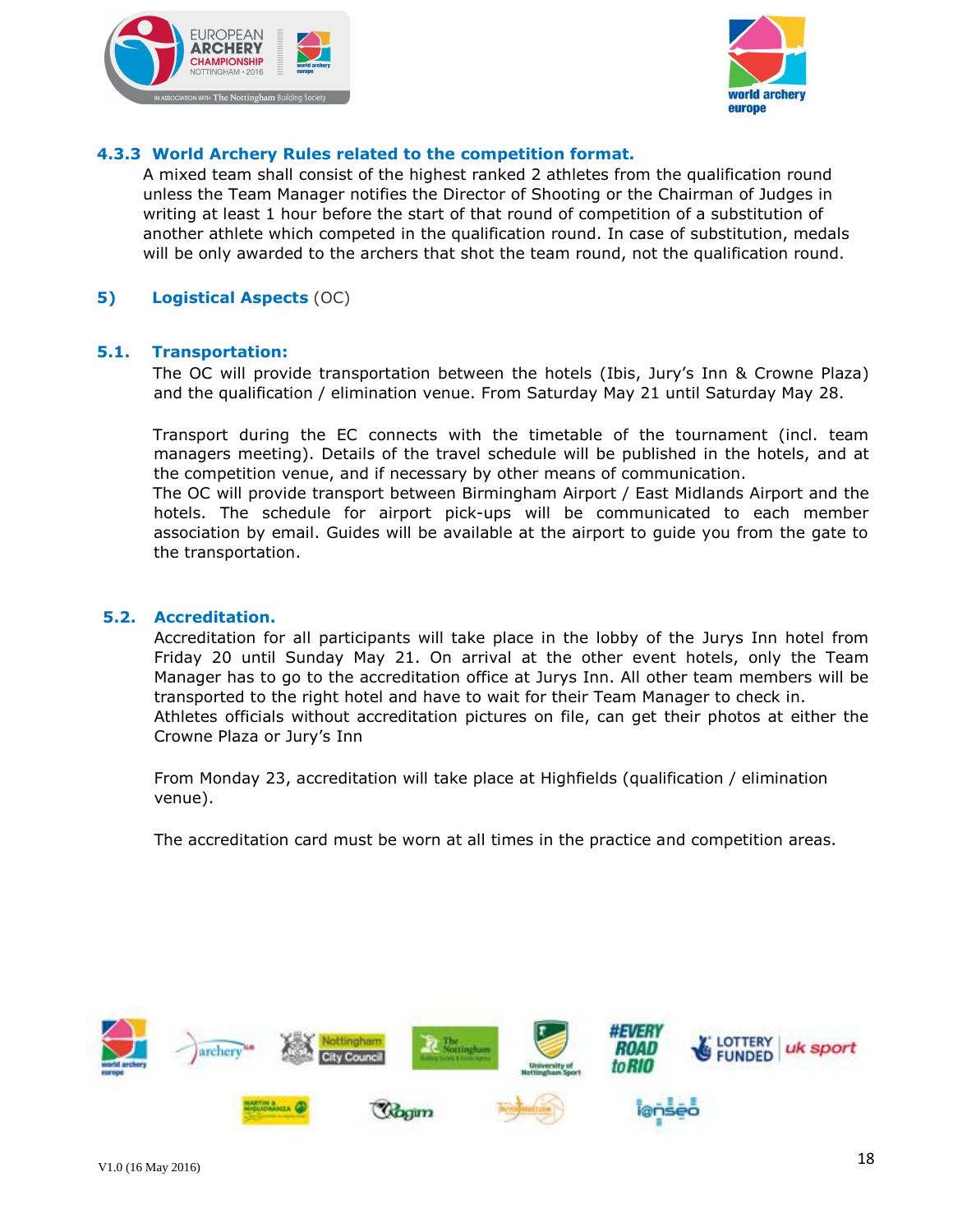



#### **5.3. Meals, during practice, finals**

Breakfast and dinner will be served at the official hotels Crowne Plaza, Jury's Inn & Ibis. **Each hotel will display their own meal times in the foyer by the Sport Info desk.** Lunch packs will be available at the archery venue, from 11.30 till 14.00. Tickets are required to collect these issued at accreditation on arrival.

#### **6. Protocol and ceremonies** (OC)

Opening ceremony will be on the 23 May at 17:30, after the completion of Official Practice teams will be assembled for the match in and short ceremony.

Closing ceremony will be on the 29 May after the conclusion of the final medal ceremony. The closing banquet (for those who have tickets) will take place in the Crowne Plaza hotel ballroom at 19:30 on 29 May. Athletes and officials are to take dinner at their respective hotel before attending the closing banquet.

#### **6.1. Medal Ceremonies**

Award Ceremonies will be organised the day of the finals, Saturday 28 May following the competition schedule. (note: also on the 27 directly after the quota tournament). For the compound division (morning session) the award ceremonies will take place directly after their finals. The same for the afternoon session. The same will apply for recurve on 29 May.

Archers to be awarded are requested to report to the foyer in the Council House waiting area at least 20 minutes before the award ceremony will start.

We would like the Team Managers to make sure their archers with medals will be on time for the ceremonies.

#### **Mixed Zone and Press Conferences**:

Please make all your archers and officials aware that press conferences and interviews will take place in the Mixed Zone and archers will be requested to pass through this mixed zone and attend the media present there.

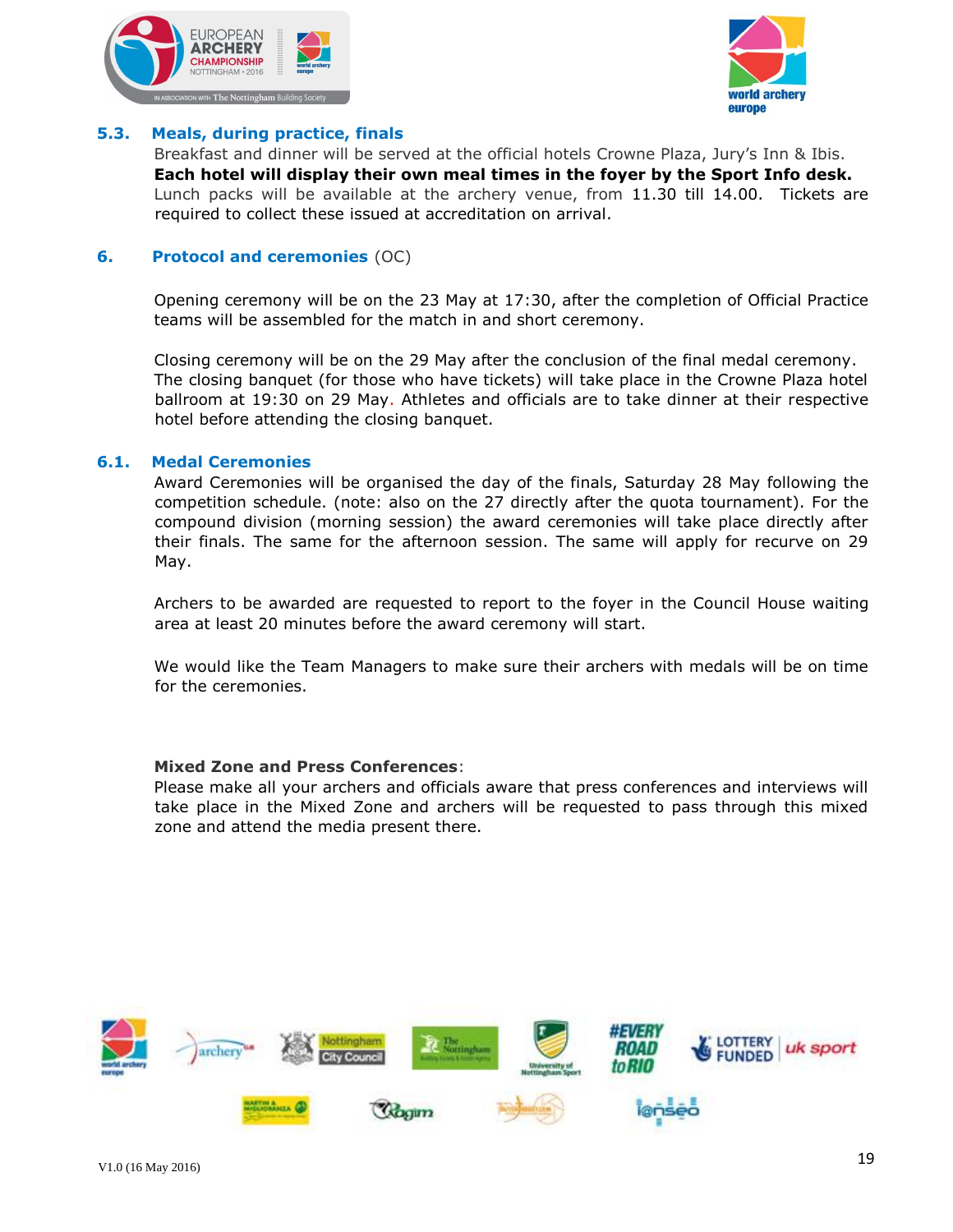



#### **7. Medical Related issues (OC)**

First Aid Services will be available in the archery venue.

In case of emergency during your stay in the hotel, please inform the reception and proper arrangements will be made (in case of emergency dial 999 for immediate services).

#### **7. Doping Control**

Doping Control will take place 26 May directly after the competition and will consist of doping test and an alcohol test, following World Archery/WAE rules.

#### **7.1 Doping test**

Your athletes should bring their passport and accreditation card to the doping control station when they are called for a test.

#### **8. Dress Regulation**

Athletes, officials and staff should have a proper appearance, when they are present on the field. Athletes and Technicians should wear no other kind of footwear than sport shoes. This is a WAE European Championship so dress regulations do apply. It is strictly forbidden to shoot in jeans. Athletes are required to have the name of their country or NOC country code as well as their name on the back of their shirt.

#### **9. Other matters of importance** (WAE TD)

#### **Accreditation:**

Only athletes competing in any stages of the event are allowed on the Field of play, together with their coaches. Your cooperation in ensuring only the correct athletes are on the Field of Play would be appreciated. **One coach per athlete and a maximum of 4 officials in total!**

#### **Internet access:**

Free Wi-Fi internet access will be available in all the hotels.

On the competition field an open network with results and main competition information is available (info system). Athletes and coaches can connect freely with their electronic devices (net book, tablet, smart phone etc.) and download the real time results and information.

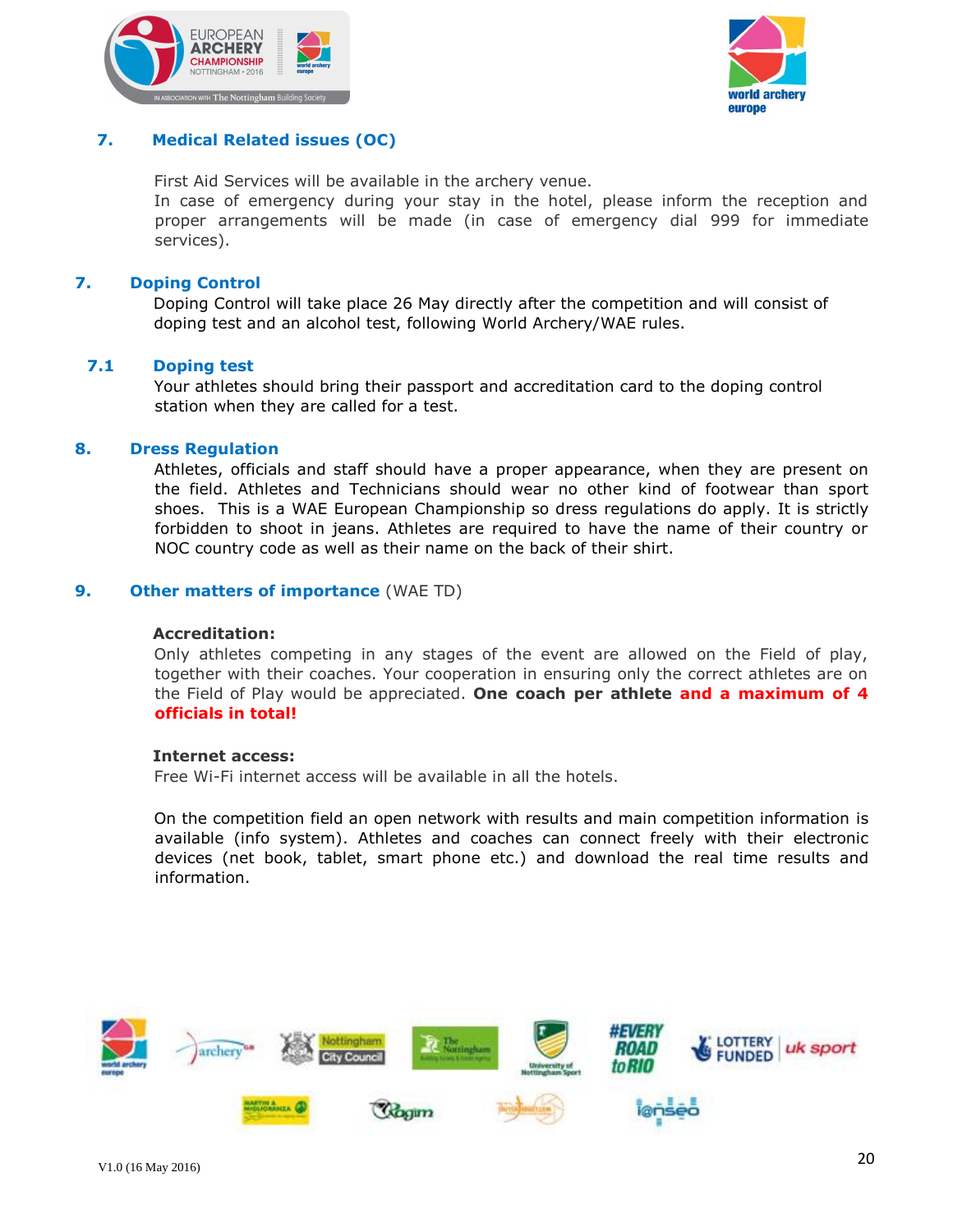



#### **Digital Pigeonholes: (form attached)**

All information will be communicated to the email addresses Team Managers have provided at the end of each day.

#### **11. Questions from Team Managers**

**Closure** (TD)

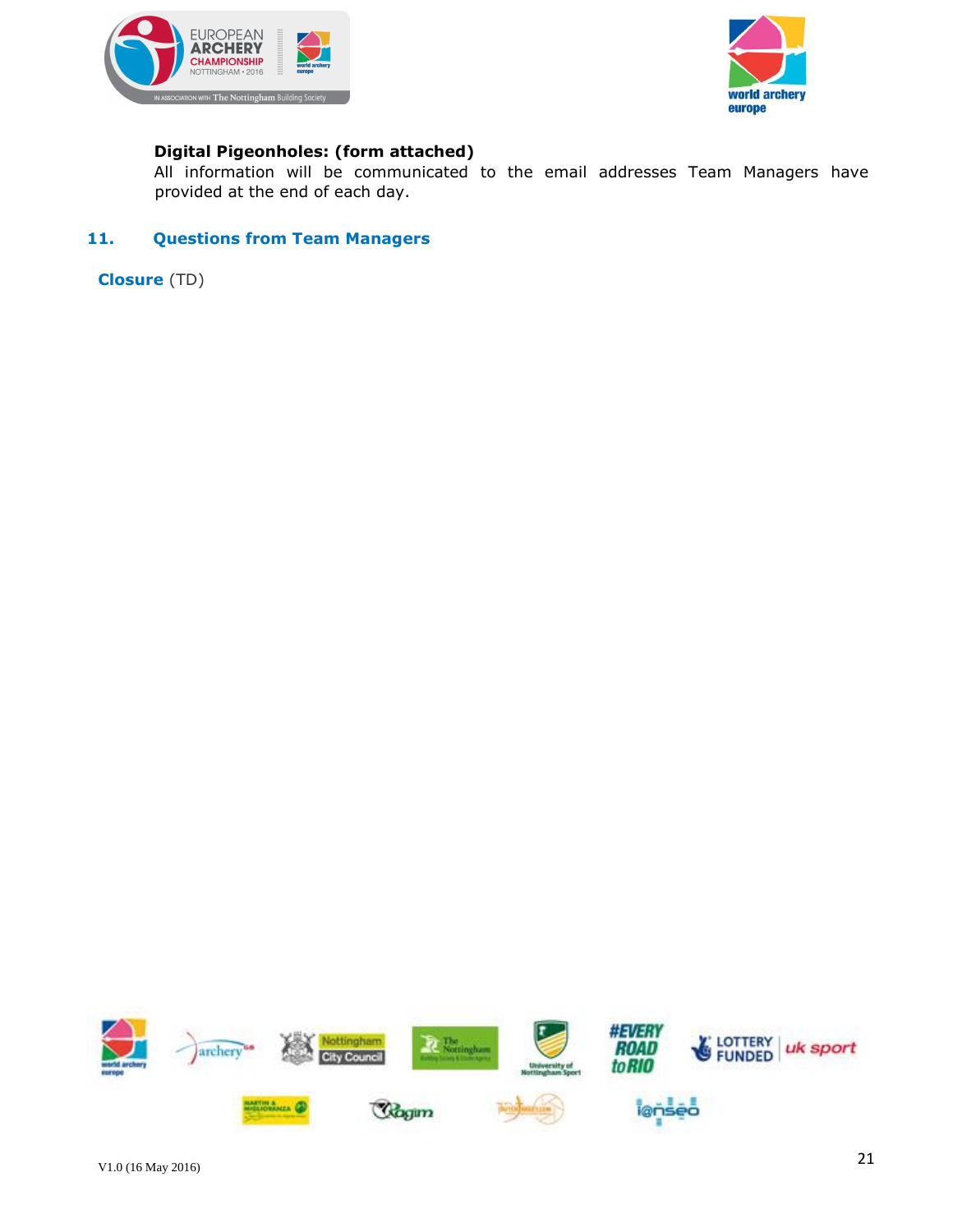



### *(PLEASE ONLY USE THIS FORM, IF NOT THE HIGHEST RANKED ARCHERS WILL COMPETE)*

| <b>MIXED TEAM MEMBER NOMINATION FORM</b> |
|------------------------------------------|
|                                          |

### **RECURVE MIXED TEAM:**

| മ |  |  |
|---|--|--|

### **COMPOUND MIXED TEAM:**

| ് |  |  |  |
|---|--|--|--|

## **NAME and SIGNATURE of TEAM OFFICIAL:**

**FORM TO BE GIVEN TO THE DIRECTOR OF SHOOTING BEFORE THURSDAY MAY 26 12:45.** 

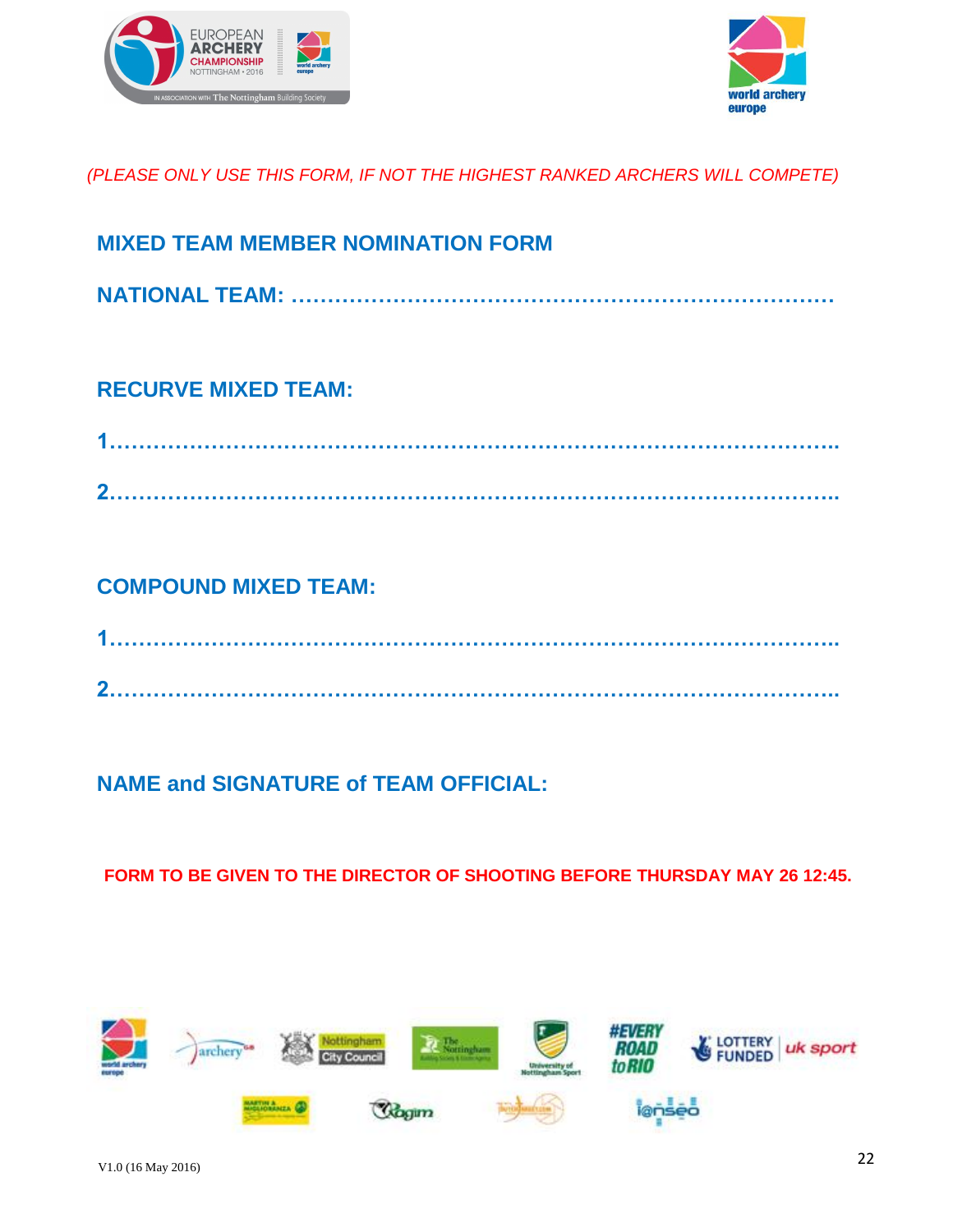| <b>EUROPEAN</b><br><b>ARCHERY</b><br><b>CHAMPIONSHIP</b><br>NOTTINGHAM · 2016 | E | world archery<br>europe |
|-------------------------------------------------------------------------------|---|-------------------------|
| IN ASSOCIATION WITH The Nottingham Building Society                           |   |                         |



| world archery |
|---------------|

## **APPEAL FORM**

| This is an intention of Appeal | $\Box$ |
|--------------------------------|--------|
| This is an appeal from         | $\Box$ |
| (please tick appropriate box)  |        |

| Description of Appeal or Protest: |
|-----------------------------------|

I believe this action is against the following rules (state article if known): \_\_\_

#### Article 3.13.3.1:

An intention to appeal when it might affect the progression of an athlete from one stage of the competition to the next, shall be expressed in writing and lodged with the chairperson of the Tournament Judge Commission within five minutes of the end of the relevant round or match, whichever applies. During the Finals of match play rounds, the notice of intent to file an appeal shall be given within five minutes of the end of the match, or prior to the start of the next match, whichever is first.

#### Article 3.13.8:

Jury decisions shall be minuted and reported to the appellant, the chairperson of the Tournament Judge Commission and the organisers before the beginning of the next stage of the competition or before the awarding of prizes.

| by Chair Person of the Tournament Judge Commission |         |                                                         |                     |                   | Time: ________________________ |      |                            |
|----------------------------------------------------|---------|---------------------------------------------------------|---------------------|-------------------|--------------------------------|------|----------------------------|
| world archer<br><b>STATISTICS</b>                  | archery |                                                         | <b>City Council</b> | Name in printing: |                                | ROAL | <b>LOTTERY</b><br>uk sport |
|                                                    |         | <b><i><u>RELIGIBINES</u></i></b><br><b><i>Cocur</i></b> |                     |                   | lanseo                         |      |                            |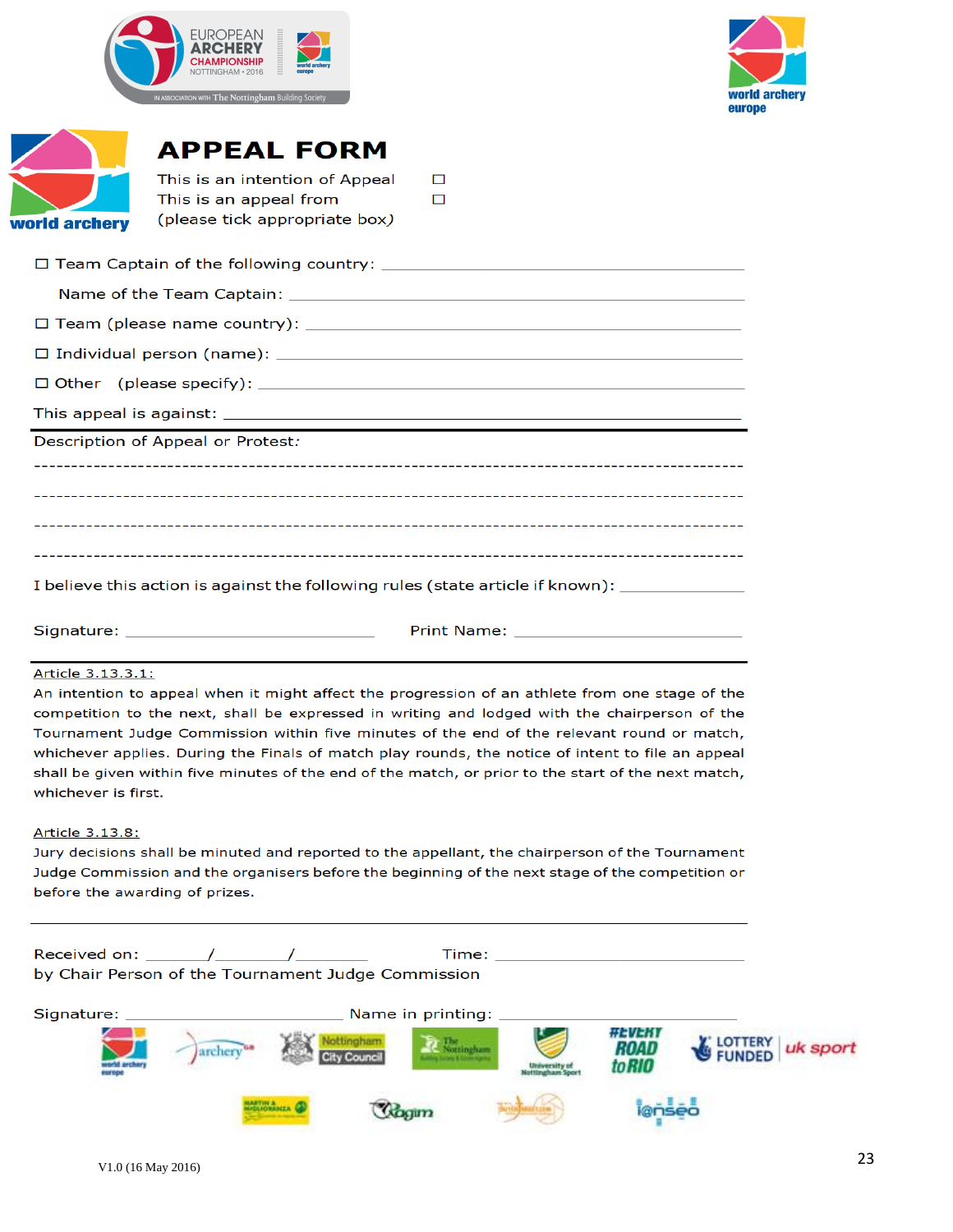



# **Digital Pigeon Hole Registration**

Country: \_\_\_\_\_\_\_\_\_\_\_\_\_\_\_\_\_\_\_\_\_\_\_\_\_\_\_\_\_

Please list the 3 email address you would like information to be distributed to in place of the paper copies:

\_\_\_\_\_\_\_\_\_\_\_\_\_\_\_\_\_\_\_\_\_\_\_\_\_\_\_\_\_\_\_\_\_\_\_\_\_\_\_\_\_\_\_\_\_\_\_\_\_

\_\_\_\_\_\_\_\_\_\_\_\_\_\_\_\_\_\_\_\_\_\_\_\_\_\_\_\_\_\_\_\_\_\_\_\_\_\_\_\_\_\_\_\_\_\_\_\_\_

Address 1:

Address 2:

Address 3:

All emails will come from: [Europeans.2016@archerygb.org](mailto:Europeans.2016@archerygb.org)

\_\_\_\_\_\_\_\_\_\_\_\_\_\_\_\_\_\_\_\_\_\_\_\_\_\_\_\_\_\_\_\_\_\_\_\_\_\_\_\_\_\_\_\_\_\_\_\_\_